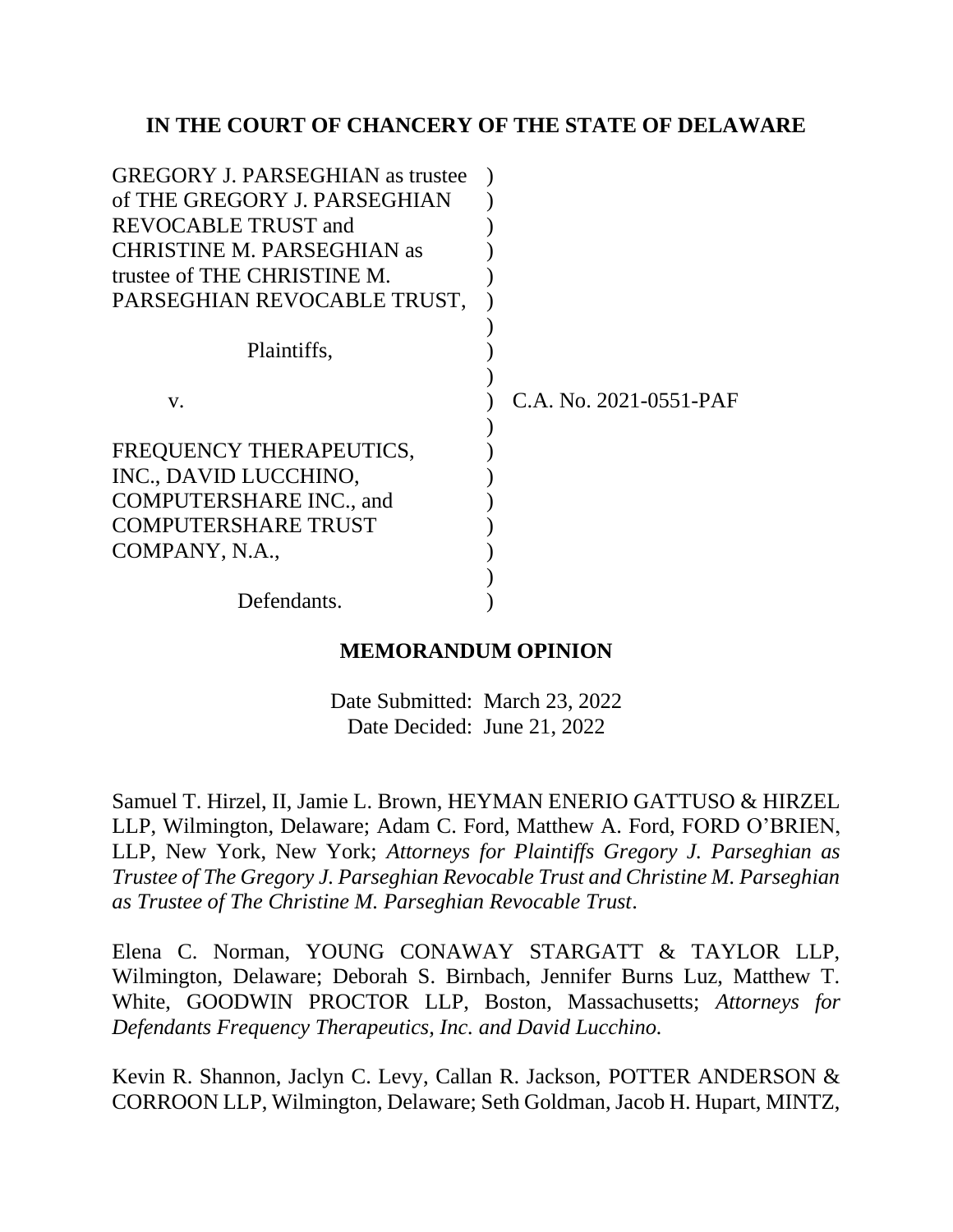LEVIN, COHN, FERRIS, GLOVSKY and POPEO, P.C., New York, New York; *Attorneys for Defendants Computershare Inc. and Computershare Trust Company, N.A.*

**FIORAVANTI, Vice Chancellor**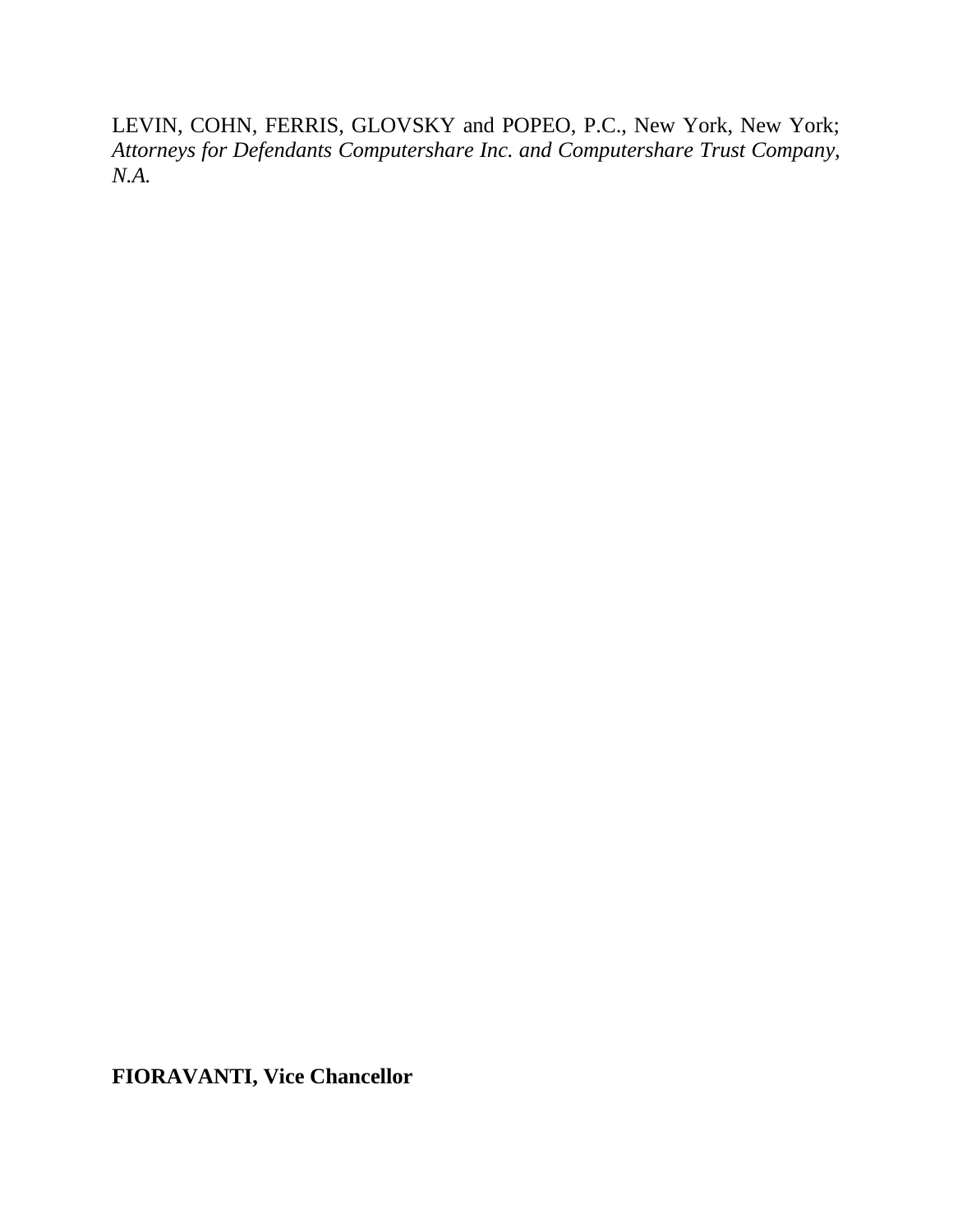In early 2021, two related stockholders of Frequency Therapeutics, Inc. ("Frequency" or the "Company") decided to sell their shares in the Company amid a rising stock price. The stockholders and their broker encountered difficulty in persuading the Company's stock transfer agent to transfer their shares to their brokerage account due to what the transfer agent represented as inconsistencies between the description of the accounts on the transfer agent's records and those of the broker. The shares were finally transferred six weeks after the stockholders initiated their efforts to transfer and sell the stock. Unfortunately for the stockholders, the Company issued negative news on the day before the shares were transferred, causing a one-day drop in market price from \$36.29 to \$7.99 per share.

The plaintiffs have asserted a laundry list of claims and legal theories, including that the Company's Chief Executive Officer ("CEO") breached his fiduciary duty to the plaintiffs by causing the stock transfer agent to block plaintiffs' transfer requests so that the CEO could profit from making his own sales in the market. As the theory goes, the CEO probably knew about the negative corporate news while he was selling stock during the time that the plaintiffs were unable to transfer and sell their own shares.

The fiduciary duty claim has all the flavor of an insider trading claim under *Brophy v. Cities Service Co.*, 70 A.2d 5 (Del. Ch. 1949). But the plaintiffs insist that is not their claim. Instead, the plaintiffs maintain that they are asserting a direct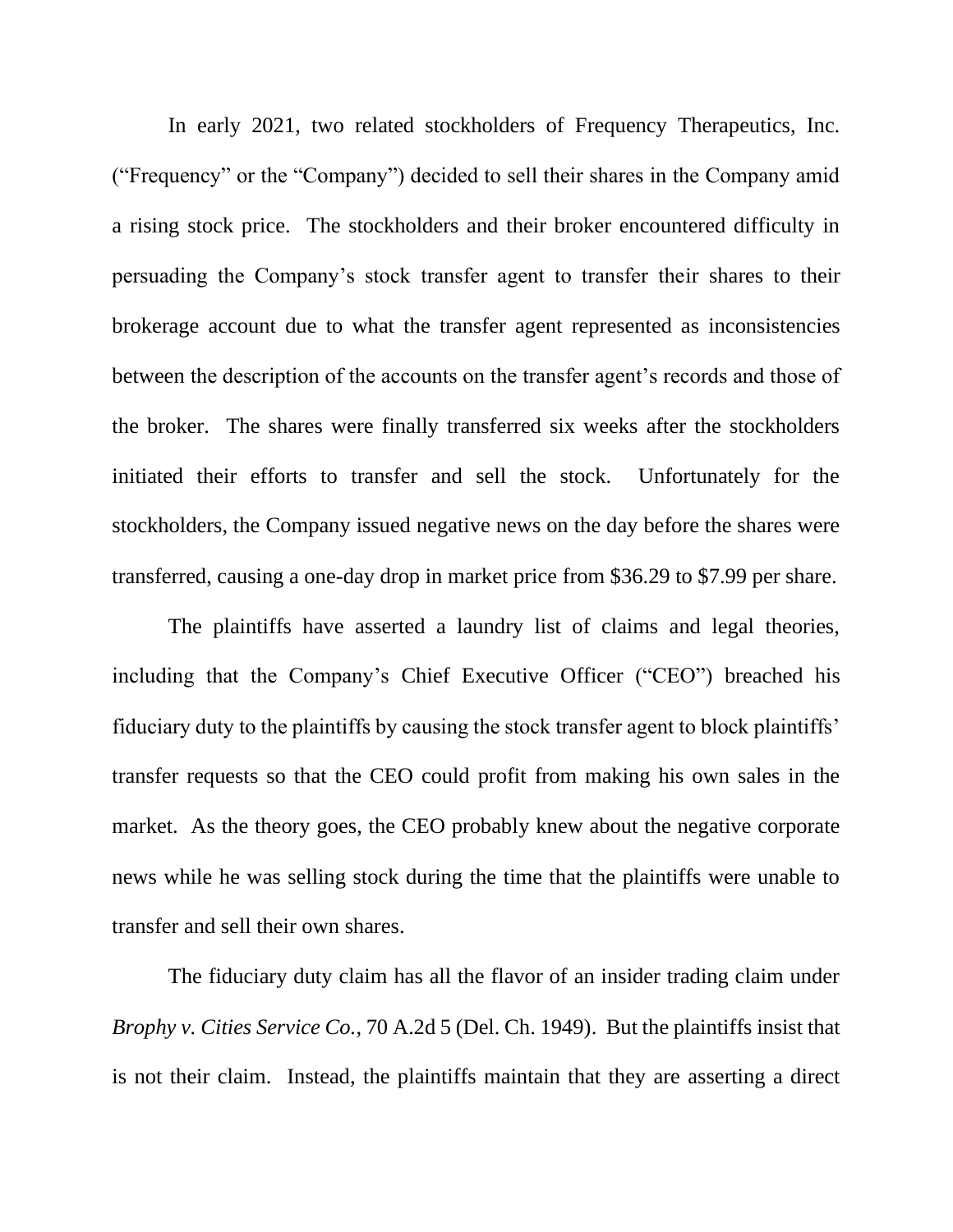fiduciary duty claim against the CEO for blocking their stock transfer while profiting on his own stock sales ahead of announcing bad news. The breach of fiduciary duty claim fails because it is entirely conclusory with no supporting facts. There are no allegations that this CEO of a publicly traded company had any communications with the transfer agent about the plaintiffs' shares. Indeed, there are no allegations that the CEO knew that the plaintiffs had sought to sell their shares, let alone any act on the CEO's part that could lead to a reasonable inference that he stymied the plaintiffs' stock transfer.

The plaintiffs' remaining claims assert various theories to find the Company or the transfer agent liable for the damages that the plaintiffs allegedly suffered due to the delay in effecting the transfer of their shares. The problem for the plaintiffs is that the court lacks subject matter jurisdiction over the remaining claims. Both plaintiffs and defendants want these claims litigated in this court. But this court is a court of limited jurisdiction. The court is duty bound to raise the issue of subject matter jurisdiction on its own. The court has done so here, and the parties have not demonstrated that the remaining claims are anything other than legal theories designed to obtain a judgment for money damages. Although the court could, in the exercise of discretion, retain jurisdiction under the clean-up doctrine, the court declines to do so. This case is in its embryonic stages. Now that the only claim for which the court had jurisdiction is dismissed at the pleadings stage, it is appropriate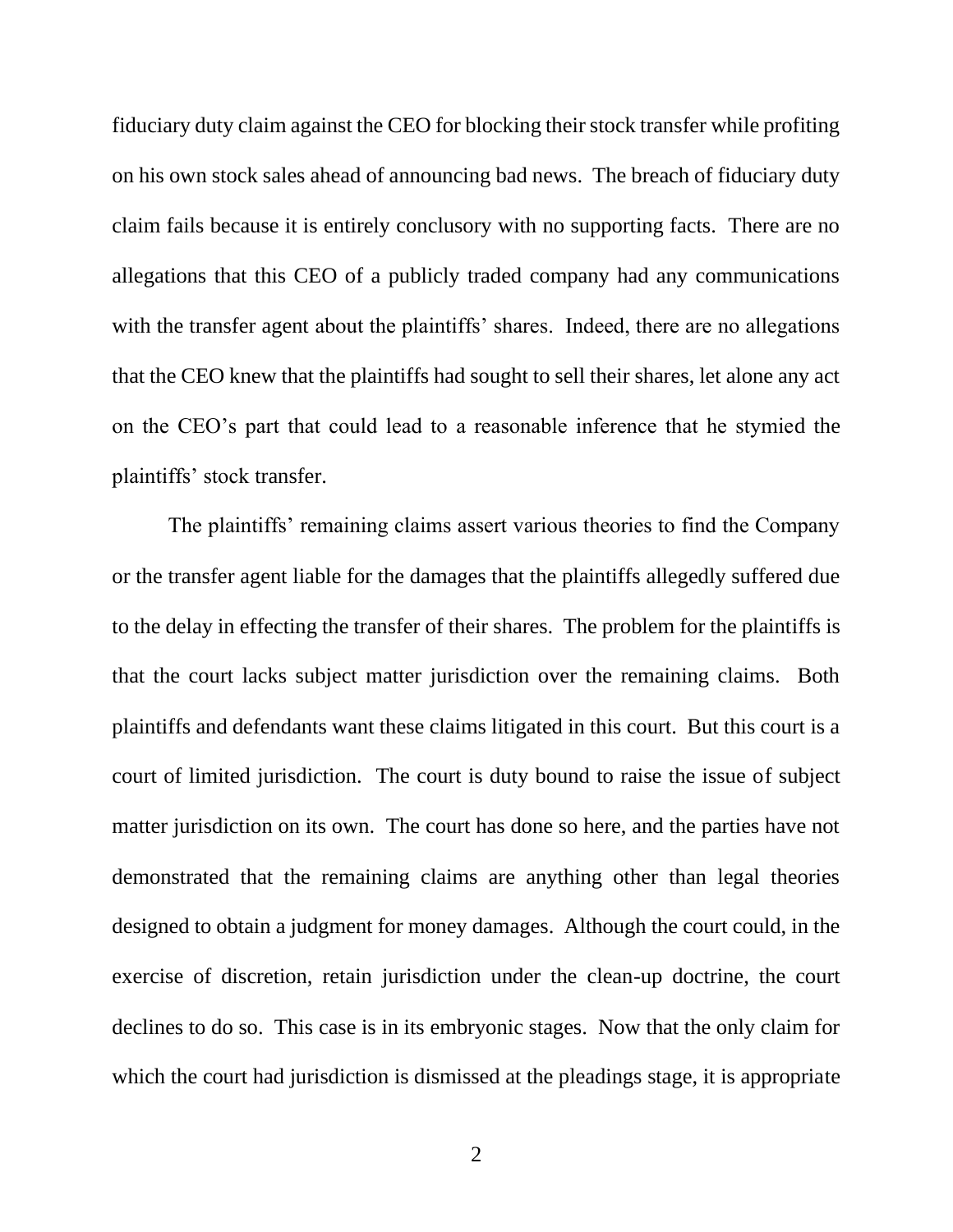to decline jurisdiction under the clean-up doctrine and to allow plaintiffs to refile their remaining claims in the Superior Court. Accordingly, Count II is dismissed for failure to state a claim upon which relief can be granted. Counts I and III–VI are dismissed for lack of subject matter jurisdiction.

### **I. BACKGROUND**

The facts recited in this Memorandum Opinion are drawn from the operative complaint and documents integral thereto or otherwise subject to judicial notice.

### **A. Factual History**

#### **1. The Parties**

The plaintiffs in this action are two trusts, The Gregory J. Parseghian Revocable Trust and The Christine M. Parseghian Revocable Trust (collectively the "Trusts" and "Plaintiffs").<sup>1</sup> Gregory J. Parseghian and Christine M. Parseghian are the respective Grantors and Trustees of these trusts.<sup>2</sup> The Trusts are purported stockholders of Frequency.<sup>3</sup> The Company is a Delaware corporation with a principle place of business in Massachusetts.<sup>4</sup> Defendant David Lucchino ("Lucchino") is a co-founder, CEO, and director of Frequency.<sup>5</sup> Defendant

- 2 *Id.*
- $3$  *Id.*  $\P$  1.
- $4$  *Id.*  $\llbracket$  18.
- 5 *Id.* ¶ 22.

 $1$  Compl. **¶** 15–16.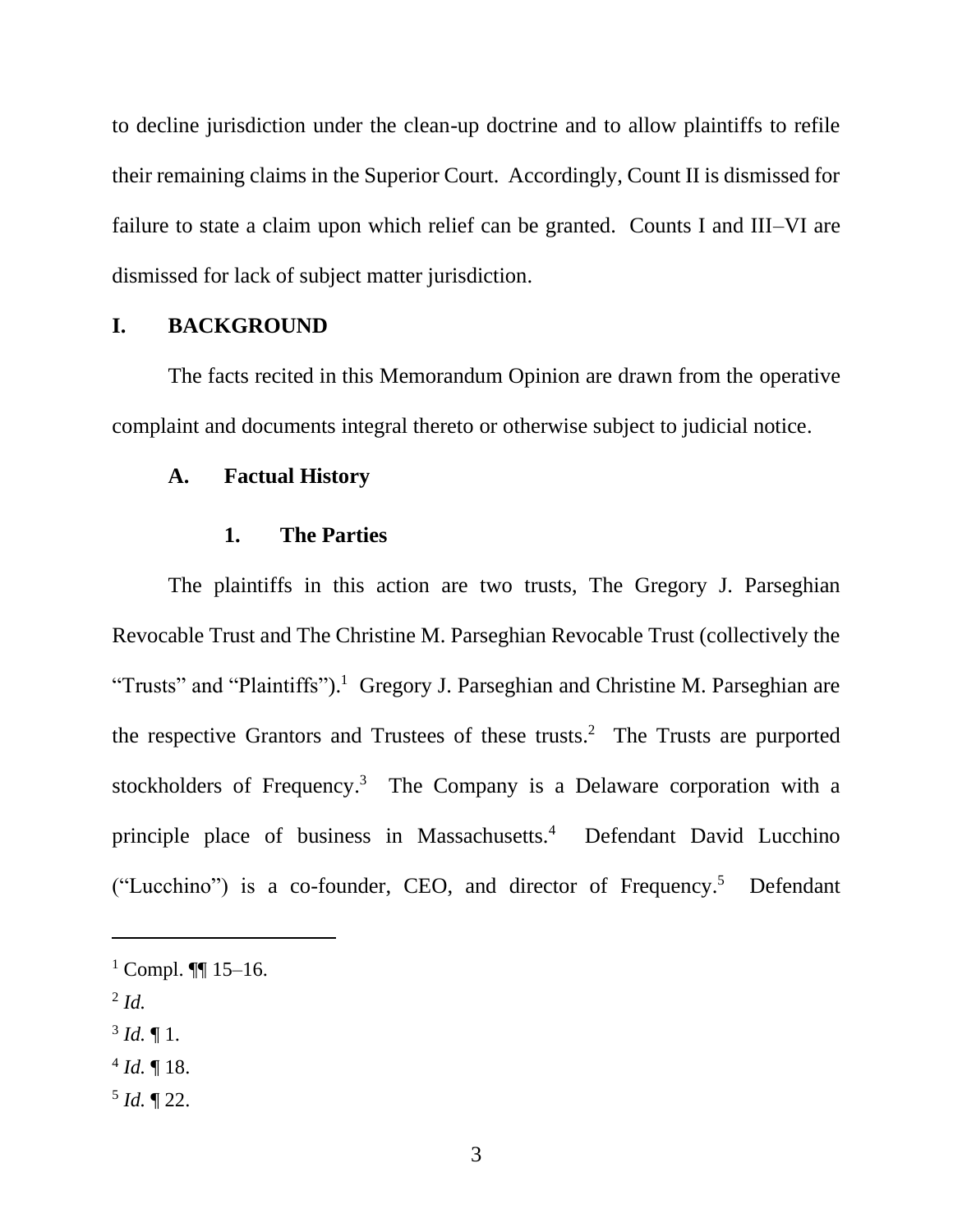Computershare, Inc. and its wholly owned subsidiary, Defendant Computershare Trust Company N.A., work together as the Company's transfer agent (collectively "Computershare").<sup>6</sup> Frequency, Lucchino, and Computershare are herein referred to as the "Defendants."

### **2. The Trusts' Investment in Frequency**

In March 2017, the Trusts purchased 333,333 shares of Frequency Preferred Stock Series A.<sup>7</sup> On October 9, 2017, the Trusts purchased another 149,530 Frequency shares.<sup>8</sup> For each of these investments, the purchased shares were divided equally between the Trusts.<sup>9</sup> On October 3, 2019, Frequency commenced its initial public offering ("IPO") on the Nasdaq Global Select Market.<sup>10</sup> In conjunction with the IPO, Frequency's Series A preferred stock was converted into common stock at a ratio of approximately 6.7 to  $1<sup>11</sup>$  As a result, the Trusts' 482,863 shares of Series A preferred were converted to 71,688 shares of common stock.<sup>12</sup>

<sup>6</sup> *Id.* ¶¶ 19–20. 7 *Id.* ¶ 24. 8 *Id.* ¶ 26 9 *Id.* ¶¶ 25, 27 <sup>10</sup> *Id.* ¶ 30. <sup>11</sup> *Id.* <sup>12</sup> *Id.*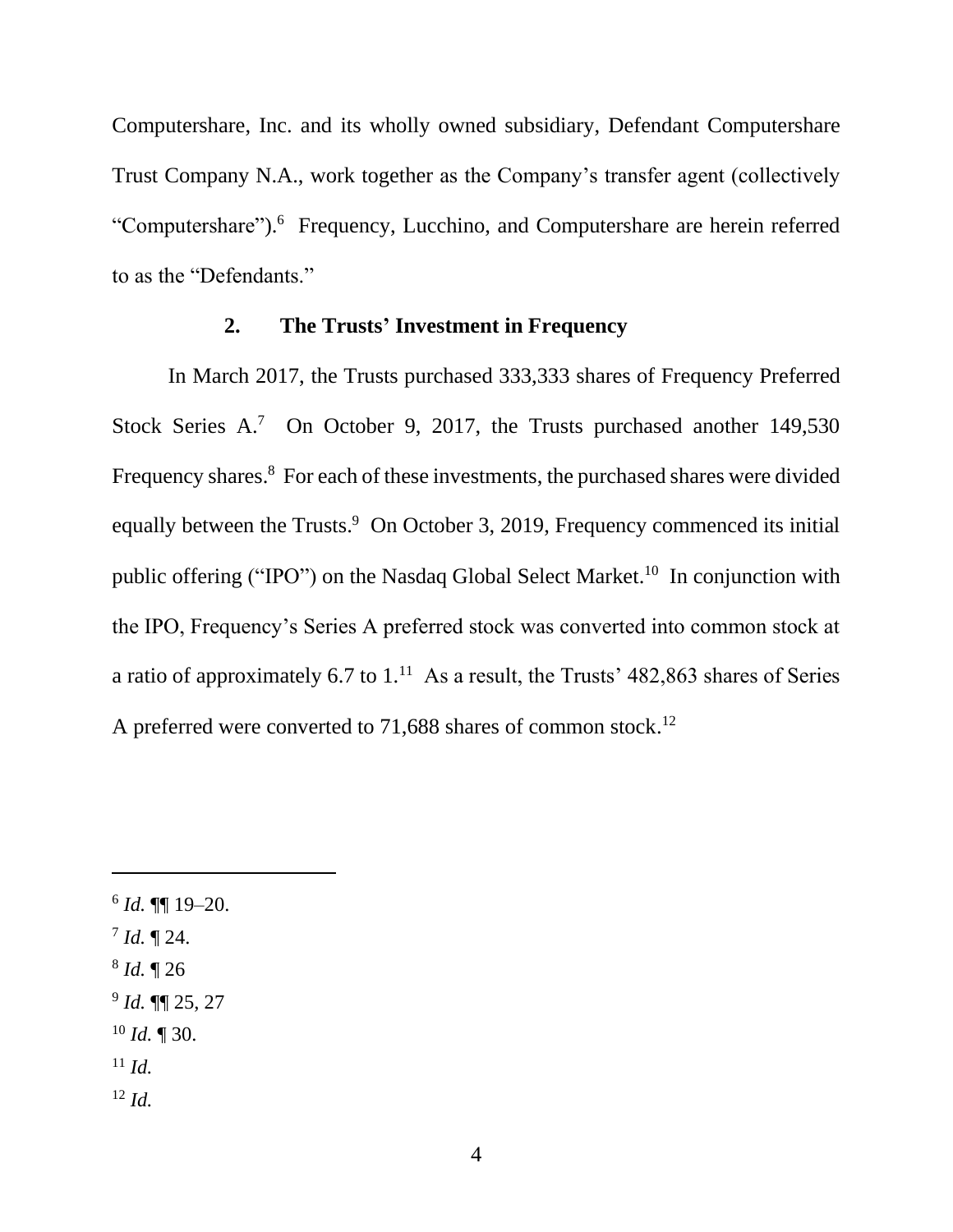### **3. Frequency**

Frequency is a biotechnology company focused on developing treatments that activate targeted regenerative cells in the human body.<sup>13</sup> At all times relevant to this matter, Frequency has been developing one such treatment, "FX-322," to combat sensorineural hearing loss ("SNHL"), a condition that includes presbycusis (the medical name for age-related hearing loss).<sup>14</sup>

Prior to its public offering, Frequency hired Computershare to provide investor services and act as its corporate transfer agent.<sup>15</sup> According to Computershare's website, it acts as the "global financial record keeper for 16,000 private and public companies."<sup>16</sup>

On September 13, 2020, Frequency revealed positive results from a Phase 1/2 study of FX-322.<sup>17</sup> Specifically, these results indicated that FX-322 may improve hearing for up to 21 months for patients with  $SNHL$ <sup>18</sup> Following this news, Frequency's share price rose from \$18.91 to  $$22.43<sup>19</sup>$  On September 22, 2020,

- <sup>13</sup> *Id.* ¶ 21.
- <sup>14</sup> *Id.*
- <sup>15</sup> *Id.* ¶ 33.
- <sup>16</sup> *Id.* ¶ 20.
- $17$  *Id.*  $\sqrt{ }$  35.
- $18$  *Id.* **[[**] 35–36.
- <sup>19</sup> *Id.* ¶ 51.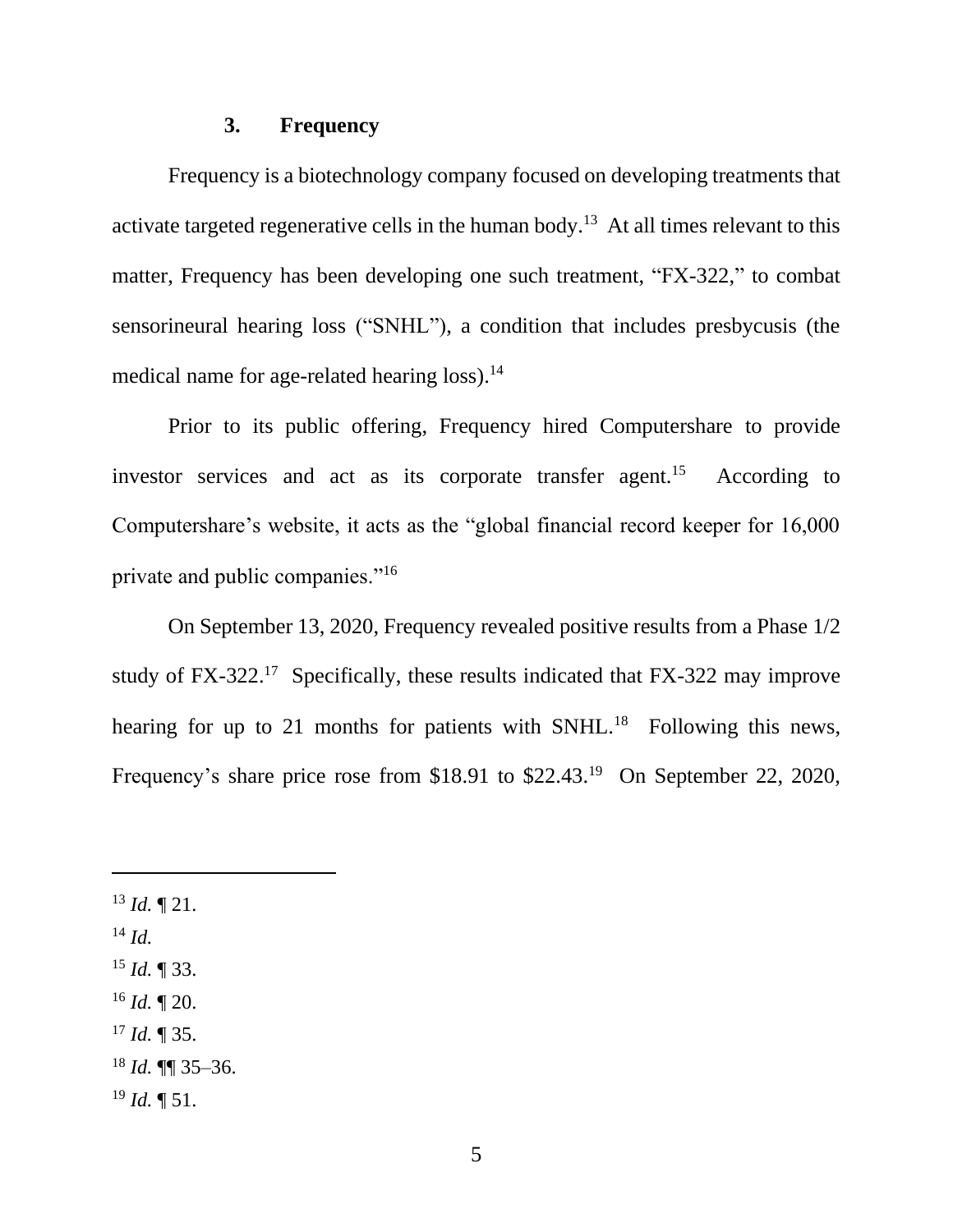Frequency announced that it had completed enrollment for a Phase  $2a$  study.<sup>20</sup> On October 29, 2020, Frequency issued a press release summarizing FX-322 clinical studies, announcing a plan "to provide a complete analysis of day-90 Phase 2a study data late in Q1 2021," and setting milestones for completing aspects of the study and announcing results.<sup>21</sup> Following this press release, Frequency's stock price "began to steadily climb."<sup>22</sup>

On January 5, 2021, Frequency announced that it would be presenting a review of its business and pipeline at the 39th Annual J.P. Morgan Healthcare Conference later that month.<sup>23</sup> Plaintiffs believe January 6, 2021, or at the latest January 21, 2021, was "day-90" for the FX-322 Phase 2a study.<sup>24</sup> On January 13, 2021, Lucchino presented at the 39th Annual J.P. Morgan Healthcare Conference.<sup>25</sup> The complaint contains no allegations as to what Lucchino said during his presentation. The complaint speculates that "[a]t this time, Lucchino was possibly aware that the results of the Phase 2a study would not be positive."<sup>26</sup> On January

- <sup>20</sup> *Id.* ¶ 37.
- $^{21}$  *Id.* ¶ 39.
- $^{22}$  *Id.*  $\sqrt{ }$  52.
- $^{23}$  *Id.*  $\P$  40.
- $^{24}$  *Id.*  $\P$  41.
- <sup>25</sup> *Id.* ¶ 42.
- <sup>26</sup> *Id.*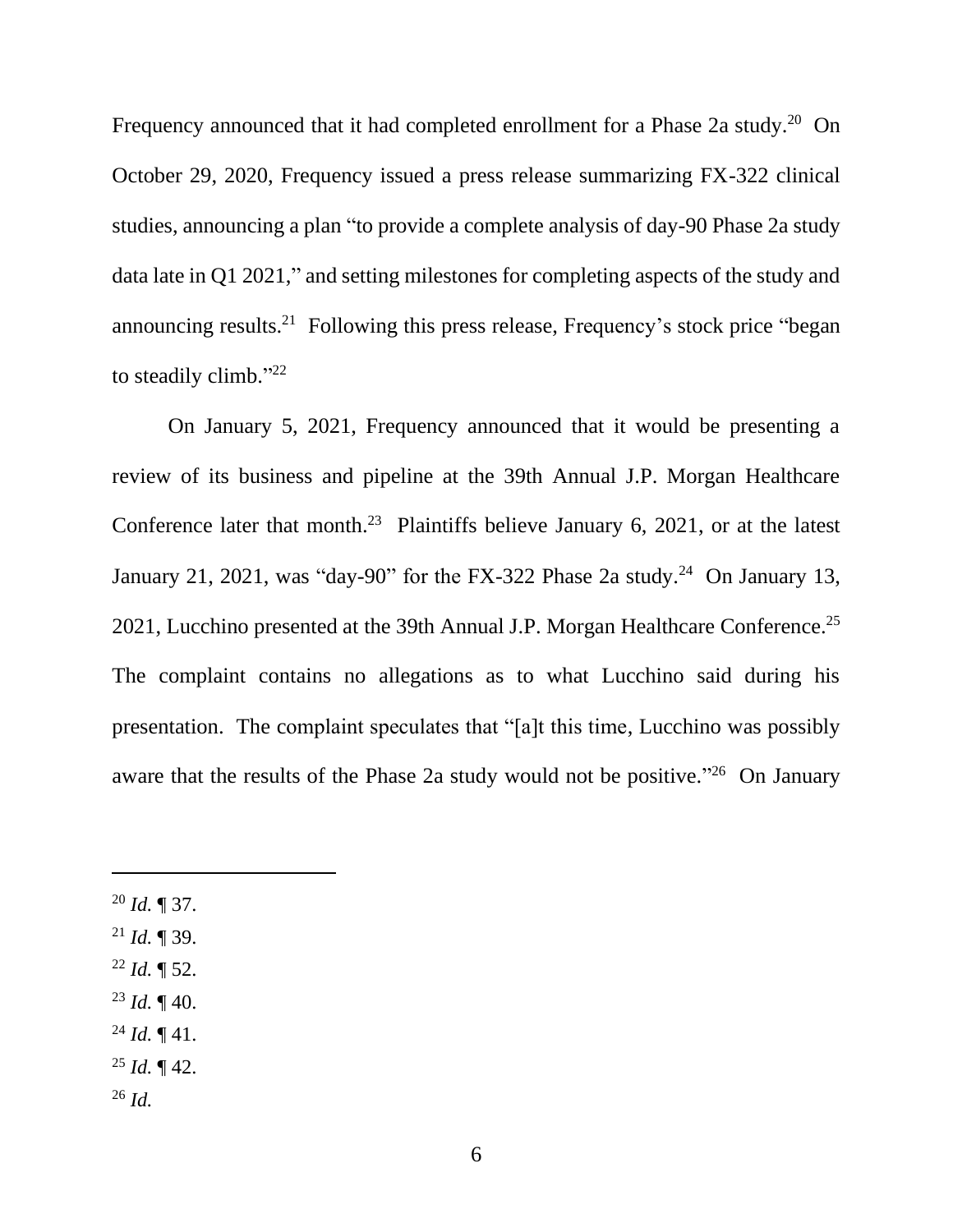19, 2021, Frequency's Chief Development Officer positively compared the ongoing Phase 2a study to a prior Phase 1 study in an investor conference call.<sup>27</sup> On January 27, 2021, J.P. Morgan analyst Anupan Rama lifted his target price for Frequency stock from \$27 to  $$56.<sup>28</sup>$ 

### **4. Plaintiffs Decide to Sell Their Stock in Early 2021**

By February 1, 2021, Frequency's stock was trading at \$44.17.<sup>29</sup> Around this time, the Parseghians decided to sell most or all of their holdings in Frequency.<sup>30</sup> On February 2, 2021, the Parseghians instructed their broker at J.P. Morgan, James Jacob, to initiate transfer requests to Computershare on behalf of the Trusts to transfer their Frequency shares to their brokerage accounts at J.P. Morgan.<sup>31</sup> Computershare informed Jacob that inconsistencies existed between the account details listed on J.P. Morgan's system and Computershare's system and those inconsistencies would prevent any transfer requests from being approved.<sup>32</sup> Plaintiffs allege that these inconsistencies are the result of an error that occurred during the migration of Frequency's pre-IPO investor data over to Computershare's

- <sup>28</sup> *Id.* ¶ 45.
- <sup>29</sup> *Id.* ¶ 54.
- <sup>30</sup> *Id.* ¶ 70.

 $^{27}$  *Id.* ¶ 43.

<sup>31</sup> *Id.* ¶¶ 70, 74.

<sup>32</sup> *Id.* ¶¶ 75–77.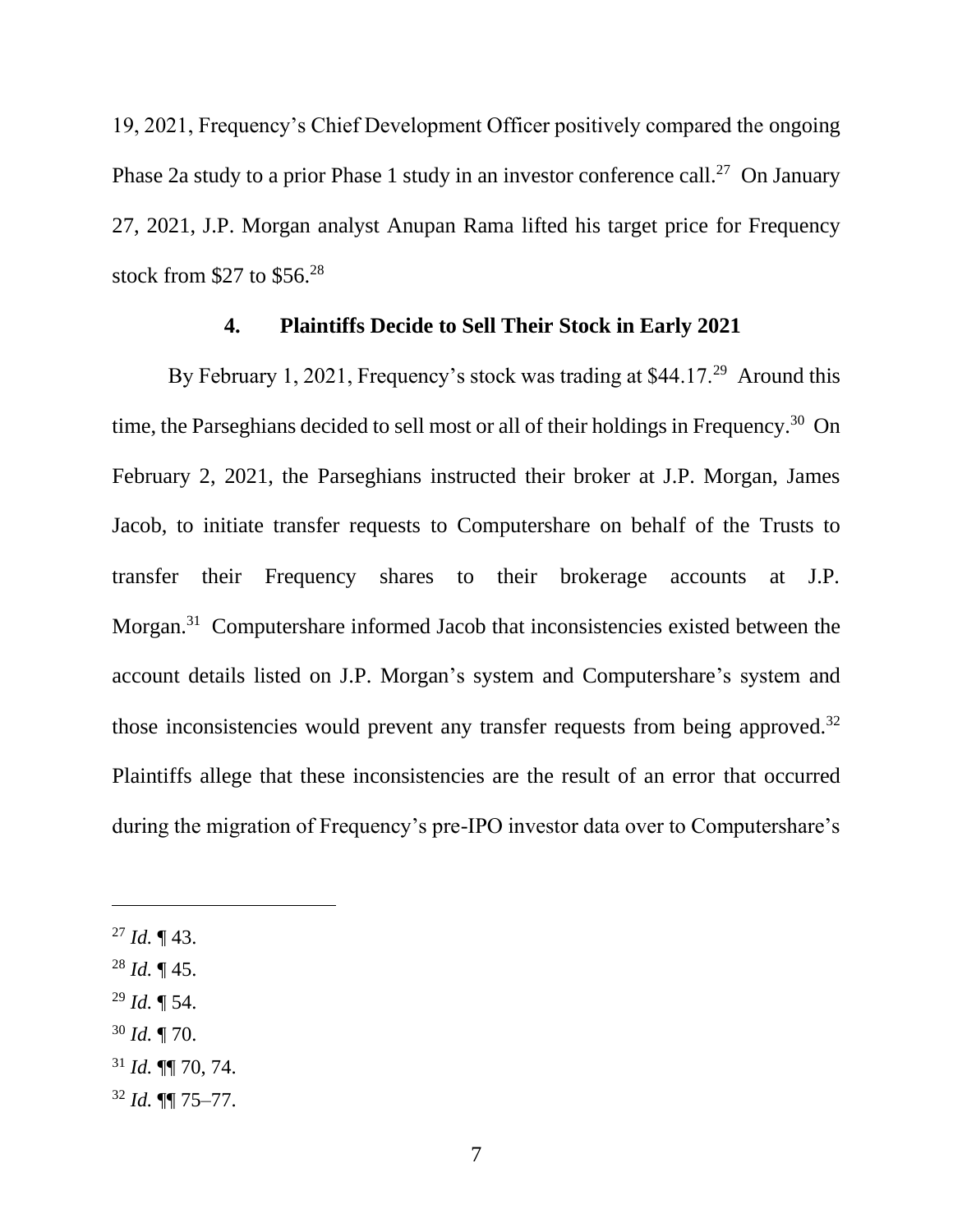systems in 2020.<sup>33</sup> According to Plaintiffs, Computershare erroneously listed Gregory Parseghian as the trustee of both Trusts.<sup>34</sup> During its communications with Plaintiffs' broker in early 2021, Computershare identified an additional issue – the Trusts' J.P. Morgan accounts reflected a "transfer on death" ("TOD") notation not present on Computershare's system.<sup>35</sup>

On February 10, 2021, Jacob recommended to the Parseghians that they create new J.P. Morgan accounts to match the account details on Computershare's system.<sup>36</sup> J.P. Morgan created the new accounts three weeks later, on or about March 5, 2021.<sup>37</sup> Jacob then submitted a transfer request to Computershare.<sup>38</sup>

At or around the time that the Parseghians decided to sell their Frequency shares, Lucchino coincidentally had been selling some of his Frequency shares pursuant to a Rule  $10b5-1$  trading plan.<sup>39</sup> Lucchino is alleged to have done the following:

- <sup>35</sup> *Id.* ¶ 77.
- <sup>36</sup> *Id.* ¶ 78.
- <sup>37</sup> *Id.* ¶ 80.

<sup>38</sup> *Id.*

<sup>33</sup> *Id.* ¶¶ 34, 75–76.

<sup>34</sup> *Id.*

<sup>39</sup> *Id.* ¶¶ 3, 55, 57–58, 60, 63. Rule 10b5-1 of the Securities Exchange Act of 1934 "permits insiders to implement written, pre-arranged stock trading plans when they are not in possession of material non-public information. Generally speaking, 10b5-1 plans offer a safe harbor for corporate insiders to sell stock by ceding trading authority to third parties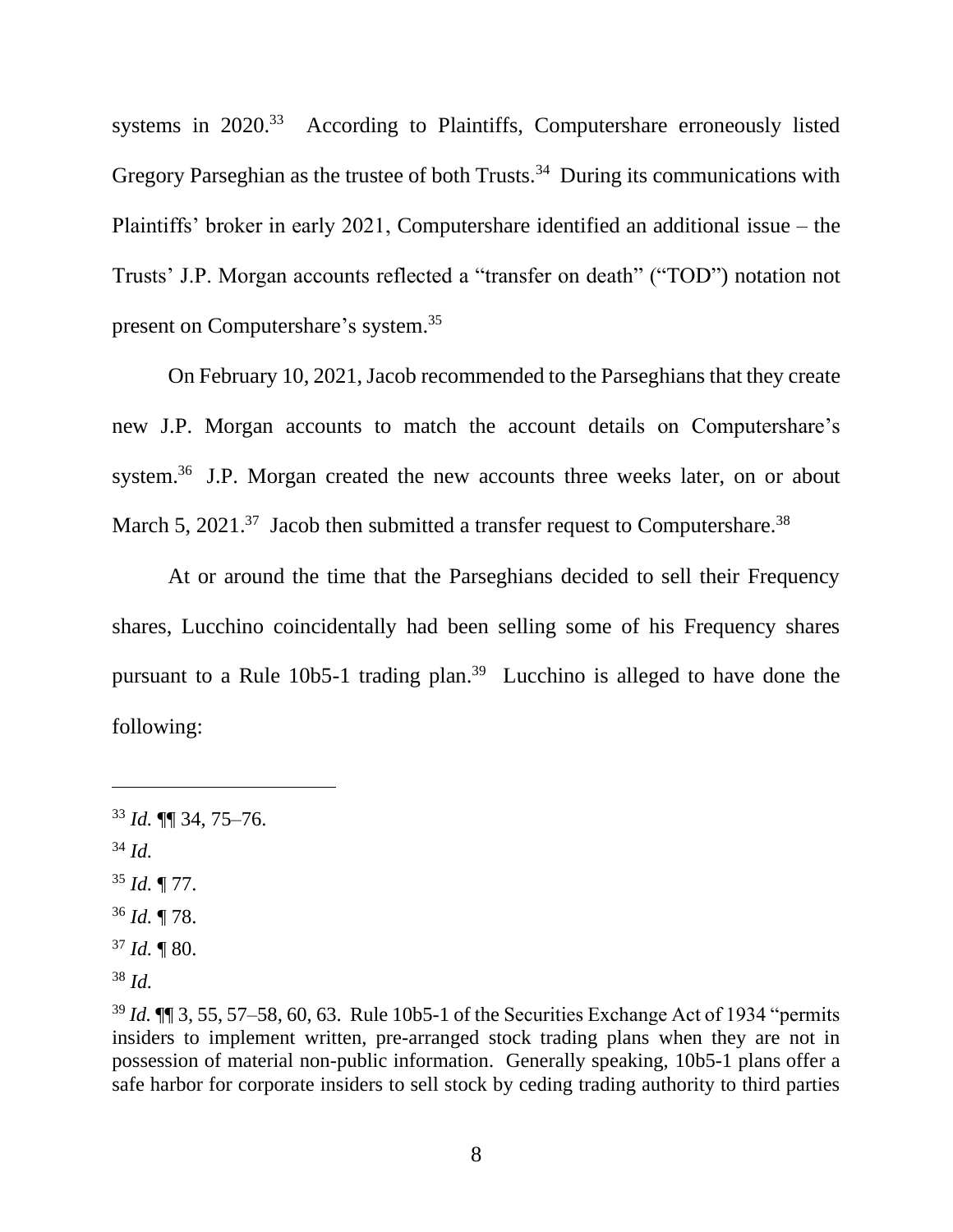- On February 1, 2021, Lucchino converted preferred shares into 33,102 shares of common stock and sold them for a gain of  $$1,406,032.94$ <sup>40</sup>
- On February 2, 2021, Lucchino converted preferred shares into 5,518 shares of common stock and sold them for a gain of  $$250,959.82$ <sup>41</sup>
- On February 3, 2021, Lucchino converted preferred shares into 11,306 shares of common stock and sold them for a gain of \$531,273.04.<sup>42</sup>
- On February 8, 2021, Lucchino converted preferred shares into 16,554 shares of common stock and sold them for a gain of \$900,372.06.<sup>43</sup>
- On March 1, 2021, Lucchino converted preferred shares into 9,416 shares of common stock and sold them for a gain of \$469,028.26.<sup>44</sup>

After these February and March sales, Lucchino continued to own 308,086 shares of Frequency common stock. 45

- $41$  *Id.*  $\P$  57.
- <sup>42</sup> *Id.* ¶ 58.
- <sup>43</sup> *Id.* ¶ 60.
- <sup>44</sup> *Id.* ¶ 63.

with exclusive discretion to execute trades under certain pre-determined parameters." *Laborers Dist. Council Constr. Indus. Pension Fund v. Bensoussan*, 2016 WL 3407708, at \*2 (Del. Ch. June 14, 2016) (footnote omitted), *aff'd*, 155 A.3d 1283 (Del. 2017).

 $40$  Compl.  $\P$  55.

<sup>&</sup>lt;sup>45</sup> Frequency Therapeutics, Inc., Statement of Changes in Beneficial Ownership (Form 4) (March 2, 2021). *See In re General Motors (Hughes) S'holder Litig.*, 897 A.2d 162, 170 (Del. 2006) ("This Court has recognized that, in acting on a Rule 12(b)(6) motion to dismiss, trial courts may consider hearsay in SEC filings to ascertain facts appropriate for judicial notice under [Delaware Rule of Evidence] 201." (internal quotations omitted)).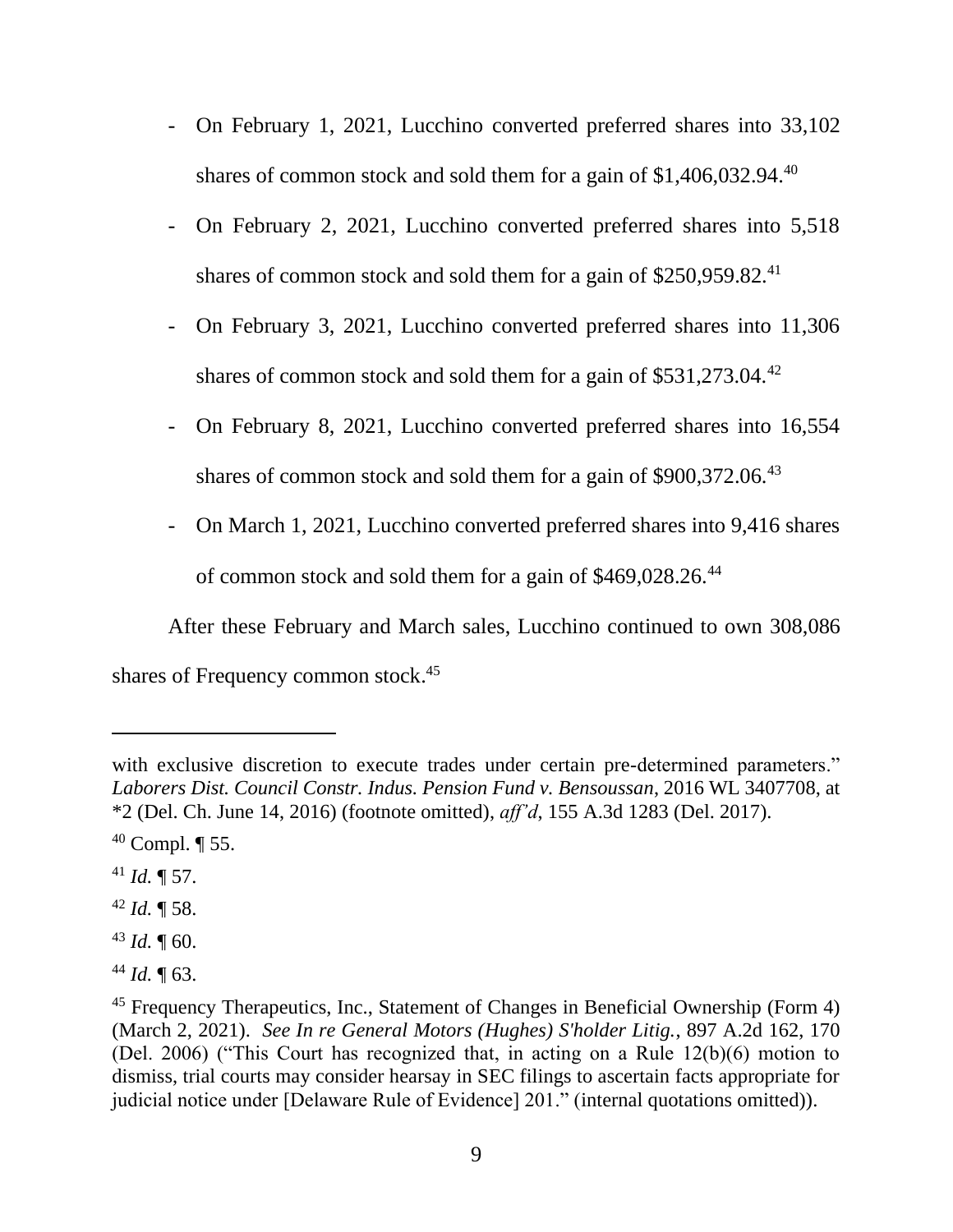On March 23, 2021, Frequency issued a press release announcing that interim results from its Phase 2a study "did not demonstrate improvements in hearing measures."<sup>46</sup> Frequency's stock closed that day at \$7.99 per share,  $47 \text{ compared to}$ the prior day's close at \$36.29 per share. <sup>48</sup> The next morning, Computershare completed the Parseghians' requested transfers of stock to their J.P. Morgan accounts. 49

Based on the closing market prices, the value of the Trusts' 71,688 shares on March 24, 2021 was \$572,787.12, as compared to \$3,441,024 on February 3, 2021, \$2,679,697.40 on March 5, 2021, and \$4,184,425.50 on the intraday trading zenith within the period of February 3, 2021 to March 23, 2021.<sup>50</sup>

#### **B. Procedural History**

On June 23, 2021, Plaintiffs filed their six-count Verified Complaint.<sup>51</sup> The next day, Plaintiffs filed a corrected Verified Complaint (the "Complaint").<sup>52</sup> Count I of the Complaint asserts a claim for conversion against Frequency and

 $49$  *Id.*  $\sqrt{82}$ .

<sup>46</sup> Compl*.* ¶ 67.

 $47$  *Id.*  $\P$  68.

<sup>48</sup> *Id.* ¶ 66.

<sup>50</sup> *Id.* ¶¶ 83–85.

 $51$  Dkt. 1.

<sup>52</sup> Dkt. 3. *See* Dkt. 2 (letter from Plaintiffs' counsel explaining the non-substantive error remedied in the second-filed complaint).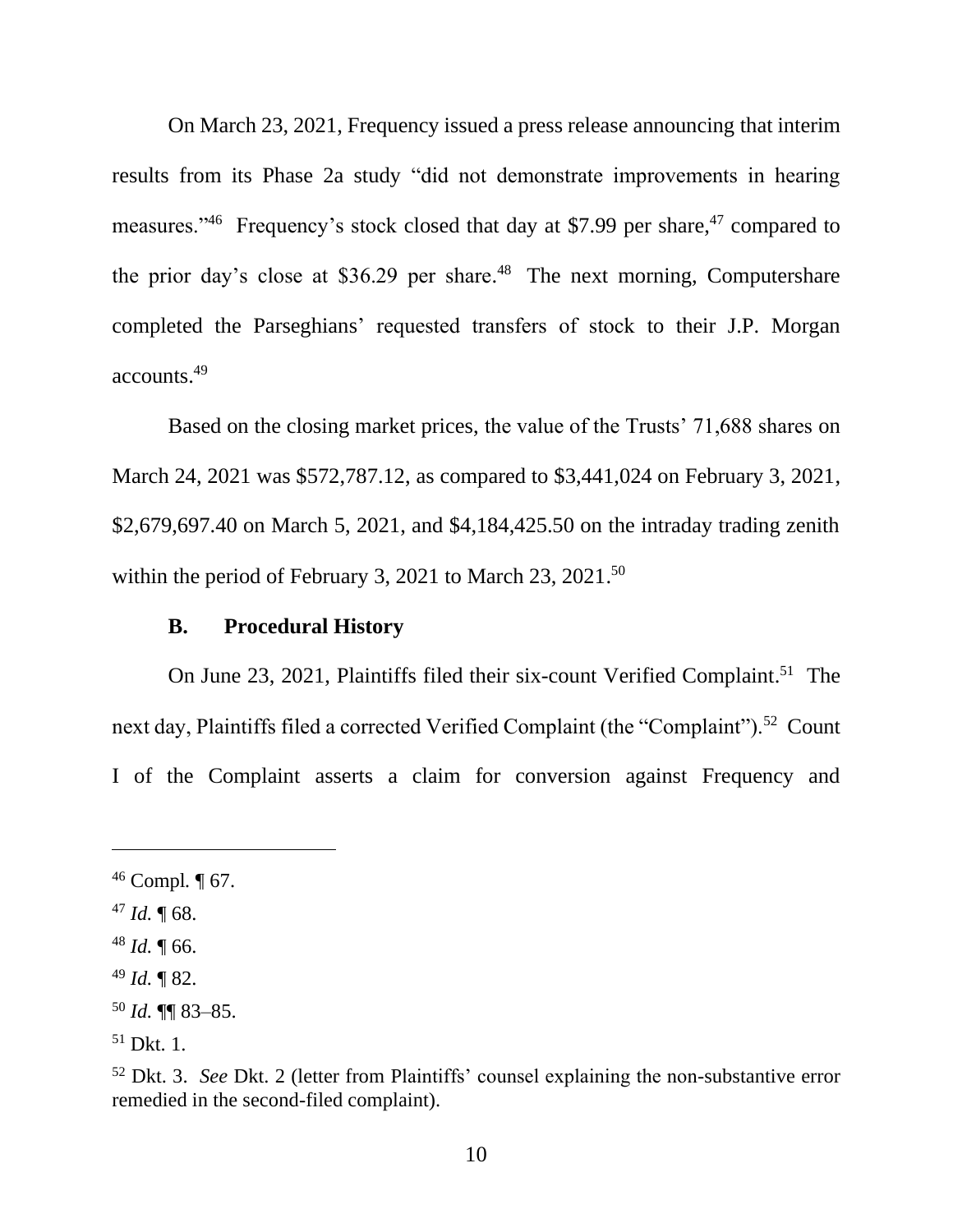Computershare, jointly and severally, for their wrongful exercise of dominion over the Trusts' shares from February 3, 2021 until March 23, 2021. In the alternative to Count I, Count III seeks the imposition of a constructive trust against Frequency on the basis of unjust enrichment. Plaintiffs allege that the Trusts' inability to sell shares was an impoverishment which benefitted and enriched Frequency by causing its stock prices to become artificially high. The Complaint does not allege what Plaintiffs seek to be placed in the constructive trust. Instead, as discussed below, the only remedy sought is money damages. Count II alleges that Lucchino breached his fiduciary duty of loyalty by taking "actions to prevent the Trusts from selling their shares at a time when he was personally selling shares under a 10b-5-1 plan, [which] served to benefit him personally."<sup>53</sup> Counts IV–VI are negligence claims asserted against Computershare in the alternative to Counts I–III. Count IV alleges that Computershare's failure to transfer the Trusts' shares upon demand on February 3, 2021 creates an inference of negligence. Count V asserts the same for demands "on or about" February 10, 2021,<sup>54</sup> and Count VI asserts the same for demands "on or about" March 5, 2021.<sup>55</sup> The only form of relief sought is money damages.<sup>56</sup>

<sup>53</sup> Compl. ¶ 109.

<sup>54</sup> *Id.* ¶¶ 127–30.

<sup>55</sup> *Id.* ¶¶ 131–34.

<sup>56</sup> *Id.* Wherefore Clause ¶¶ A–B.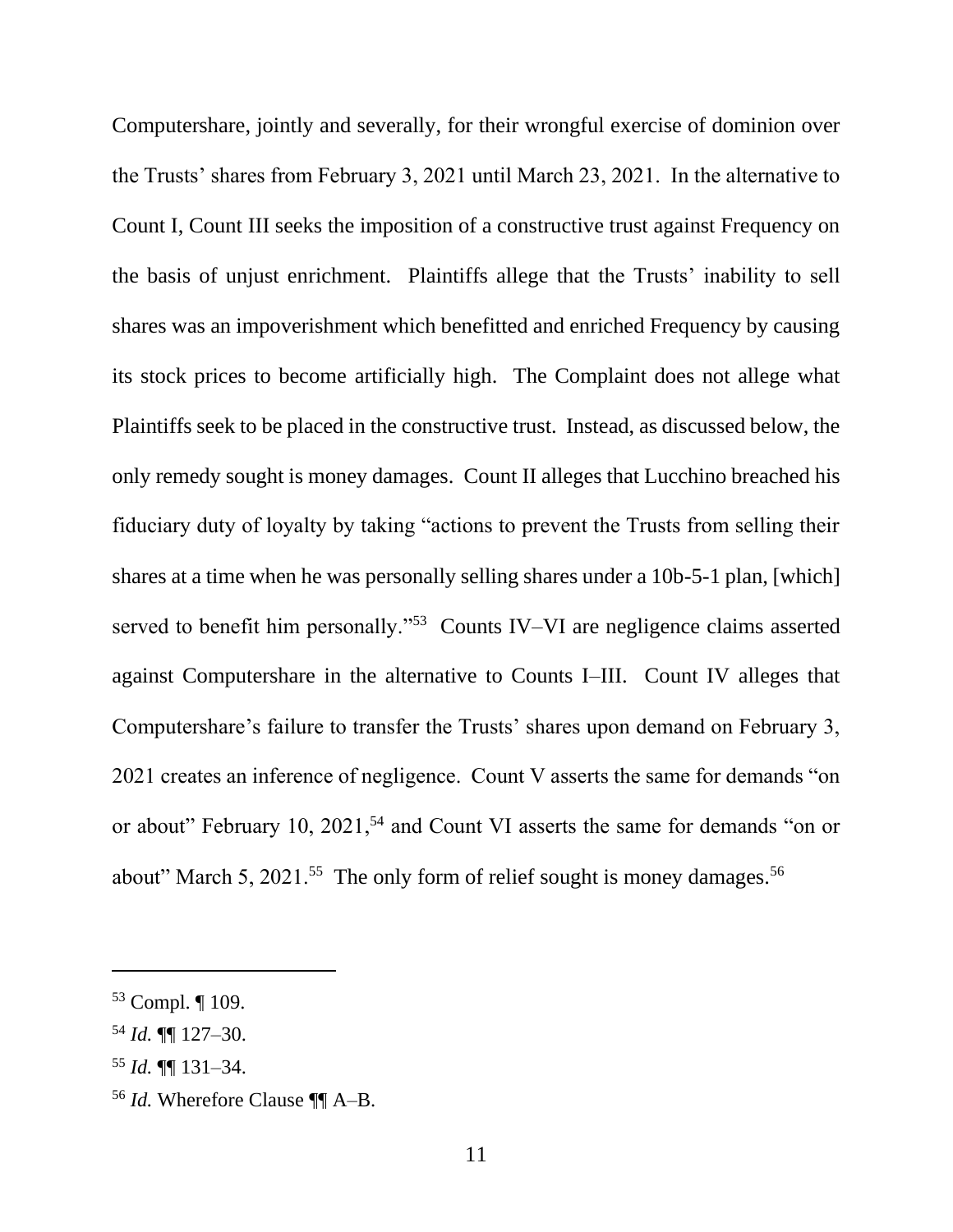On July 19, 2021, Frequency and Lucchino jointly filed a motion to dismiss for failure to state a claim and failure to plead demand futility.<sup>57</sup> On October 6, 2021, Computershare filed a motion to dismiss the counts against it for failure to state a claim.<sup>58</sup> On March 1, 2022, the court heard argument on the Defendants' motions to dismiss. <sup>59</sup> During that hearing, the court questioned whether it had subject matter jurisdiction over any claim other than the breach of fiduciary duty claim against Lucchino.<sup>60</sup> At the close of hearing, the court requested supplemental briefing addressing the jurisdictional issues.<sup>61</sup> The parties filed supplemental submissions, each maintaining that this court has subject matter jurisdiction over this case because Counts I–III are equitable in nature and the court can assert jurisdiction over the remaining claims under the clean-up doctrine.<sup>62</sup>

### **II. ANALYSIS**

The Court of Chancery is "proudly a court of limited subject matter jurisdiction." *Crown Castle Fiber LLC v. City of Wilmington*, 2021 WL 2838425, at \*1 (Del. Ch. July 8, 2021); *see also Perlman v. Vox Media, Inc.*, 2019 WL

<sup>57</sup> Dkt. 7.

<sup>58</sup> Dkt. 22.

<sup>59</sup> Dkt. 43.

<sup>60</sup> Dkt. 49 (Mar. 1, 2022 Hrg. Tr.) ("Transcript") at 13–14, 31–32, 50–51.

<sup>61</sup> Transcript at 50; *see also* Dkt. 45.

<sup>62</sup> Dkt. 46 ("Pls.' Supp. Memo."); Dkt. 50 ("Defs.' Supp. Memo.").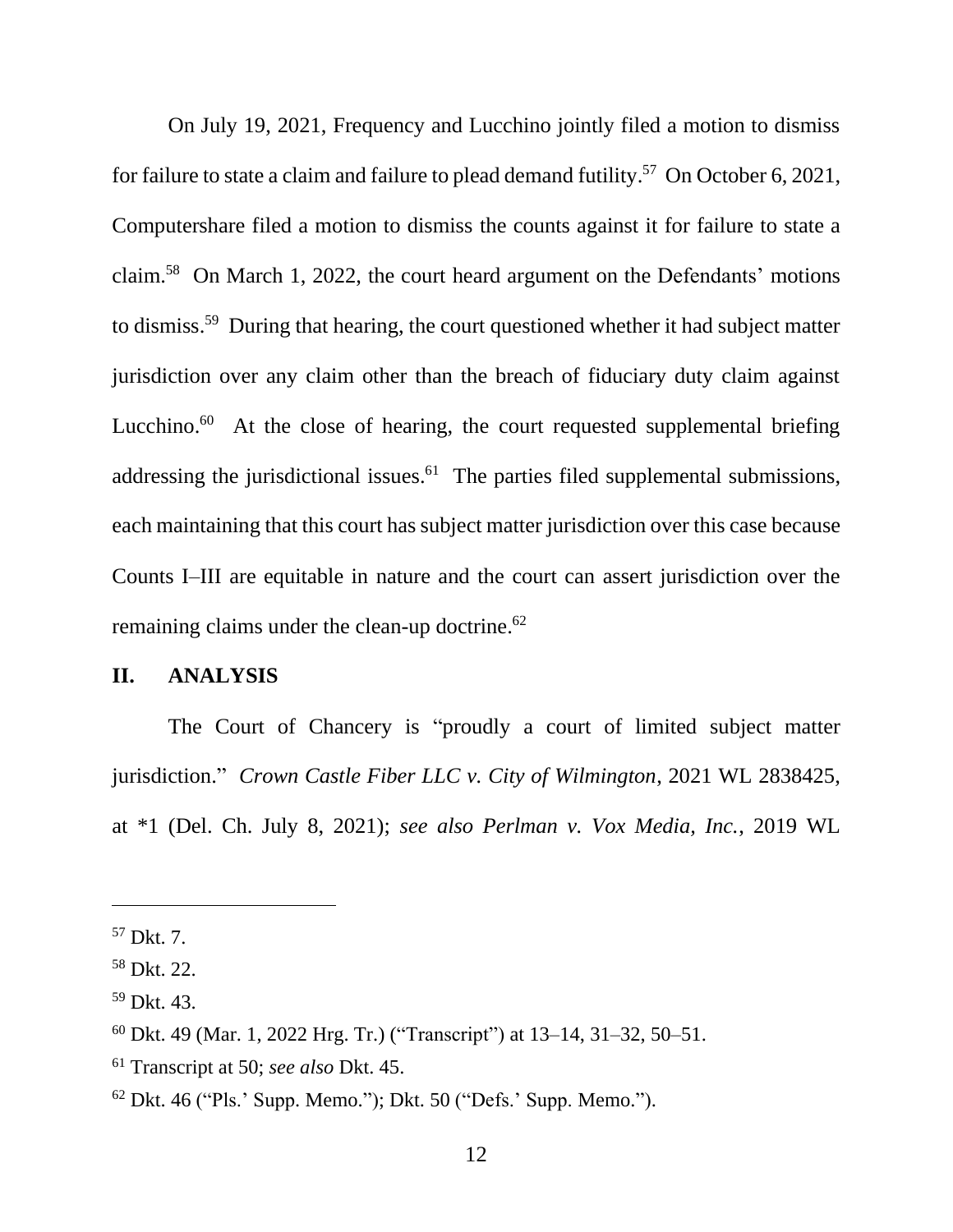2647520, at \*4 (Del. Ch. June 27, 2019) (same); *El Paso Nat. Gas Co. v. TransAmerican Nat. Gas Corp.*, 669 A.2d 36, 39 (Del. 1995) (explaining that the Court of Chancery has "only that limited jurisdiction that the Court of Chancery in England possessed at the time of the American Revolution, or such jurisdiction as has been conferred upon it by the Delaware General Assembly."). The court may acquire subject matter jurisdiction in any one of three ways: (i) the assertion of equitable claims; (ii) requests for equitable relief; and (iii) by statutory grant. *Candlewood Timber Grp., LLC v. Pan Am. Energy, LLC*, 859 A.2d 989, 997 (Del. 2004) (footnotes omitted). Plaintiffs bear the burden of establishing that subject matter jurisdiction exists,<sup>63</sup> and this question is "so crucial that it may be raised at any time" by the court or the parties. *In re Coinmint, LLC*, 261 A.3d 867, 904 (Del. Ch. 2021) (quoting *Envo, Inc. v. Walters*, 2009 WL 5173807, at \*4 n.10 (Del. Ch. Dec. 30, 2009)). In fact, this court has a "duty to determine" whether it has subject matter jurisdiction over the claims. *Id*.

In their supplemental submission, Plaintiffs argue that Counts I–III invoke subject matter jurisdiction.<sup>64</sup> Specifically, they maintain that the court has subject

<sup>63</sup> *See, e.g., Legent Grp., LLC v. Axos Fin., Inc.*, 2021 WL 73854, at \*2 (Del. Ch. Jan. 8, 2021) (collecting cases); *Christiana Town Ctr., LLC v. New Castle Ctr.*, 2003 WL 21314499, at \*3 (Del. Ch. June 6, 2003) (citing *Wilmington Fraternal Order of Police Lodge No. 1 v. Bostrom*, 1999 WL 39546, at \*4 (Del. Ch. Jan. 22, 1999)).

<sup>64</sup> Pls.' Supp. Memo. at 2–4.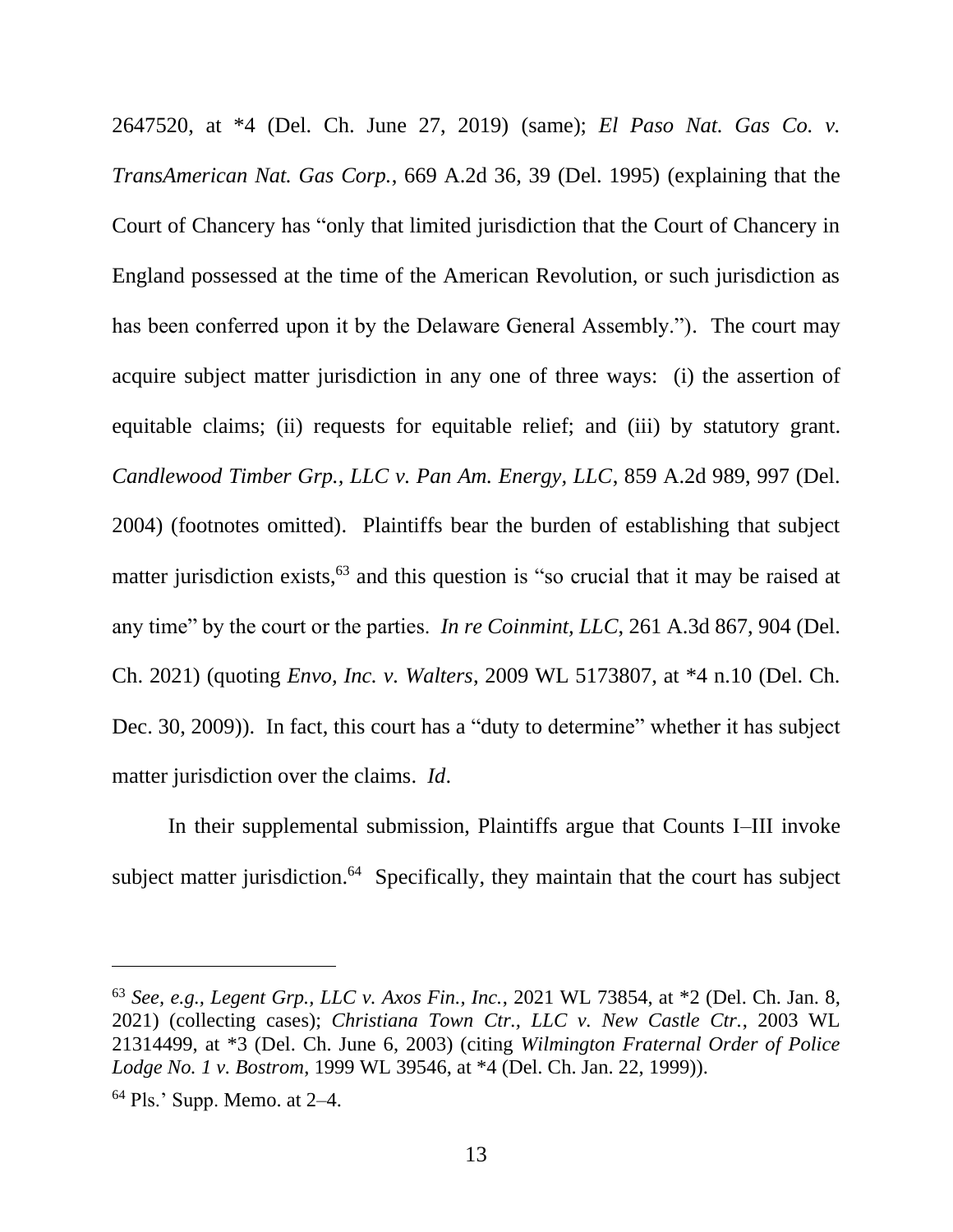matter jurisdiction because Counts I and III seek equitable remedies and Count II asserts an equitable claim. 65 The parties concede that Counts IV–VI are claims for negligence, which are legal in nature.<sup>66</sup> Nevertheless, the parties urge the court to exercise jurisdiction under the clean-up doctrine.<sup>67</sup>

Under the clean-up doctrine, "if a controversy is vested with equitable features which would support Chancery jurisdiction of at least a part of the controversy, then the Chancellor has discretion to resolve the remaining portions of the controversy as well." *Getty Ref. & Mktg. Co. v. Park Oil, Inc.*, 385 A.2d 147, 149 (Del. Ch. 1978) (internal quotations omitted), *aff'd*, 407 A.2d 533 (Del. 1979). "Reliance on the cleanup doctrine is a matter for the Court's discretion." *CCC Atl., LLC v. Grey*, 2014 WL 4217211, at  $*1$  (Del. Ch. Aug. 25, 2014). Therefore, if any one of Plaintiffs' claims provides an equitable hook for subject matter jurisdiction, then this court *may* choose to exercise jurisdiction over the legal claims as well.

There is no question that Count II, alleging that Lucchino breached his fiduciary duties to Plaintiffs, is the "quintessential equitable claim."<sup>68</sup> If adequately pleaded, this claim would provide the court with a basis to assert subject matter

 $65$  *Id.* at 4–7.

<sup>66</sup> Compl. ¶¶ 117–134; Dkt. 26 at 13–14; Dkt. 29 at 9.

 $67$  Pls.' Supp. Memo. at  $7-8$ ; Defs.' Supp. Memo. at 8–9.

<sup>68</sup> Pls.' Supp. Memo. at 4 (citing *Prospect St. Energy, LLC v. Bhargava*, 2016 WL 446202, at \*4 (Del. Super. Ct. Jan. 27, 2016)); Defs.' Supp. Memo. at 3.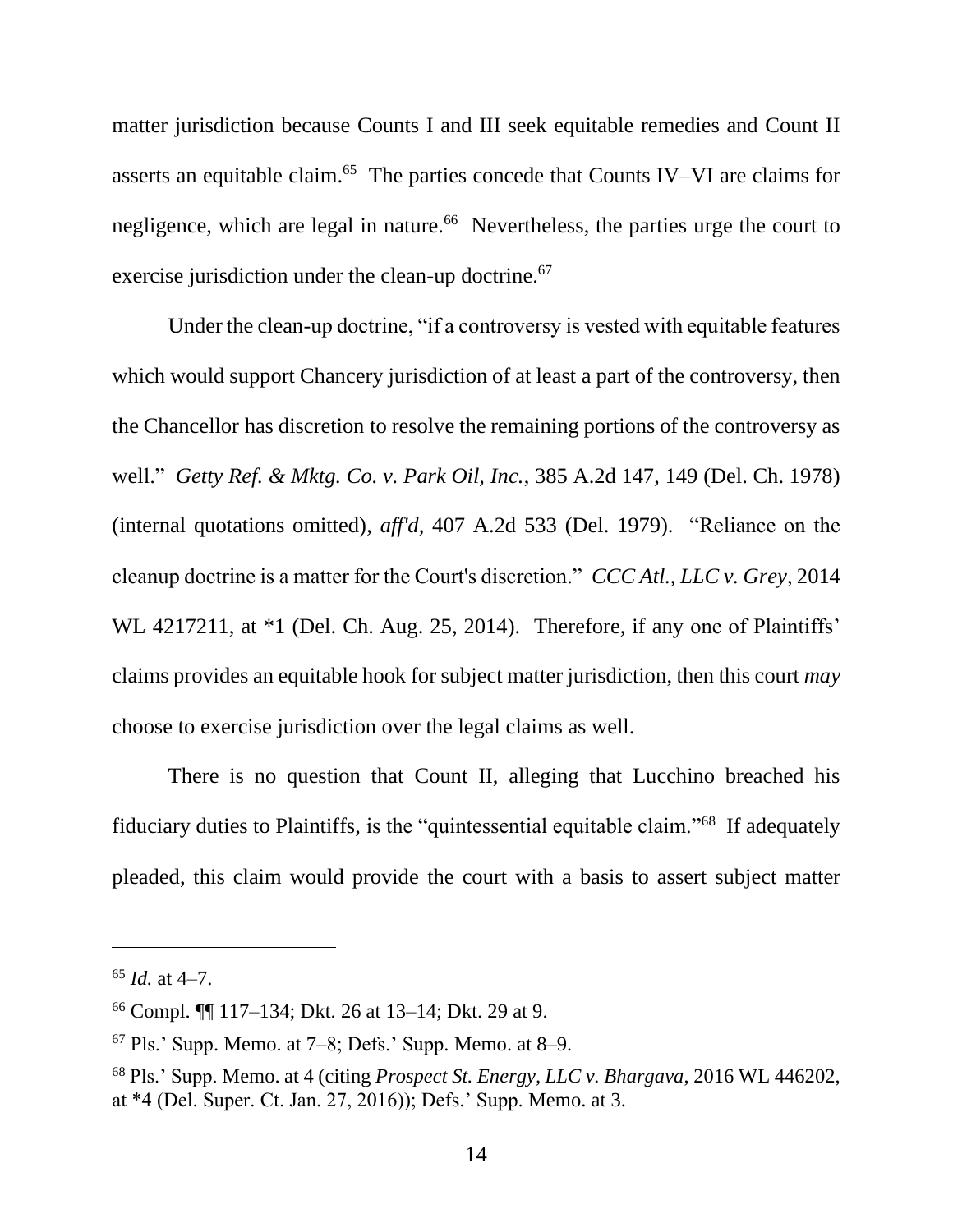jurisdiction. If this claim is deemed facially invalid, then subject matter jurisdiction will hinge on the nature of the relief sought in the remaining claims. The court therefore begins its analysis with this sole equitable claim.

## **A. Standard of Review**

On a motion to dismiss for failure to state a claim under Court of Chancery

Rule 12(b)(6):

(i) all well-pleaded factual allegations are accepted as true; (ii) even vague allegations are well-pleaded if they give the opposing party notice of the claim; (iii) the Court must draw all reasonable inferences in favor of the non-moving party; and ([iv]) dismissal is inappropriate unless the plaintiff would not be entitled to recover under any reasonably conceivable set of circumstances susceptible of proof.

*Savor, Inc. v. FMR Corp.*, 812 A.2d 894, 896–97 (Del. 2002) (cleaned up). At this early stage, "[p]laintiffs are entitled to all reasonable factual inferences that logically flow from the particularized facts alleged, but conclusory allegations are not considered as expressly pleaded facts or factual inferences." *White v. Panic*, 783 A.2d 543, 549 (Del. 2001) (quoting *Brehm v. Eisner*, 746 A.2d 244, 255 (Del. 2000)). "Although the standard is a minimal one, the Court will not credit conclusory allegations or draw unreasonable inferences in favor of the Plaintiff." *Miramar Firefighters Pension Fund v. AboveNet, Inc.*, 2013 WL 4033905, at \*3 (Del. Ch. July 31, 2013) (cleaned up).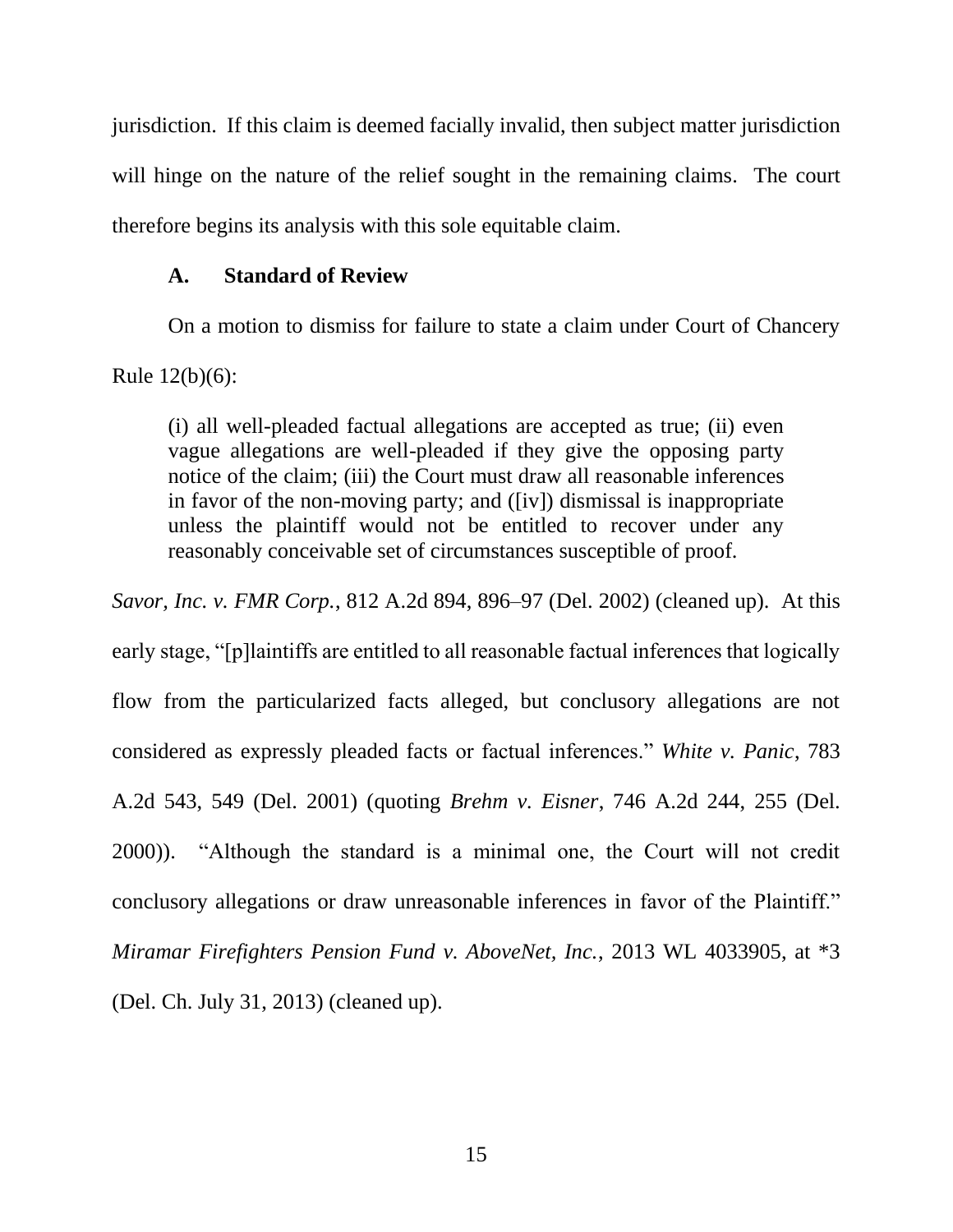# **B. The Complaint Does Not State a Claim Against Lucchino for Breach of Fiduciary Duty**

Plaintiffs allege that Lucchino breached his fiduciary duty of loyalty through his wrongful actions contributing to the delay in the transfer of Plaintiffs' stock.<sup>69</sup> In support of this allegation, Plaintiffs focus on the profits Lucchino made in his stock sales from February 1–8 and on March 1, 2021, which coincided with Plaintiffs' efforts to transfer their shares.

Plaintiffs' sole claim against Lucchino alleges that "[his] actions to prevent the Trusts from selling their shares at a time when he was personally selling shares under a 10b-5-1 plan, served to benefit him personally." Compl. ¶ 109. This claim is factually unsupported. The reader of the Complaint is left to guess what "actions" Lucchino took to prevent the Trusts from selling their shares. The Complaint does not allege any well-pleaded fact to infer that Lucchino had anything to do with Plaintiffs' inability to transfer their shares. All of the allegations concerning Plaintiffs' transfer woes involve communications between Plaintiffs' broker and Computershare. There is not a single allegation that Lucchino had any communication, directly or indirectly, with Computershare at any time between February 1 and March 24, 2021. There is no allegation that Lucchino was informed about Plaintiffs' ordeal with Computershare in February or March 2021 or at any

<sup>69</sup> Compl. ¶ 109.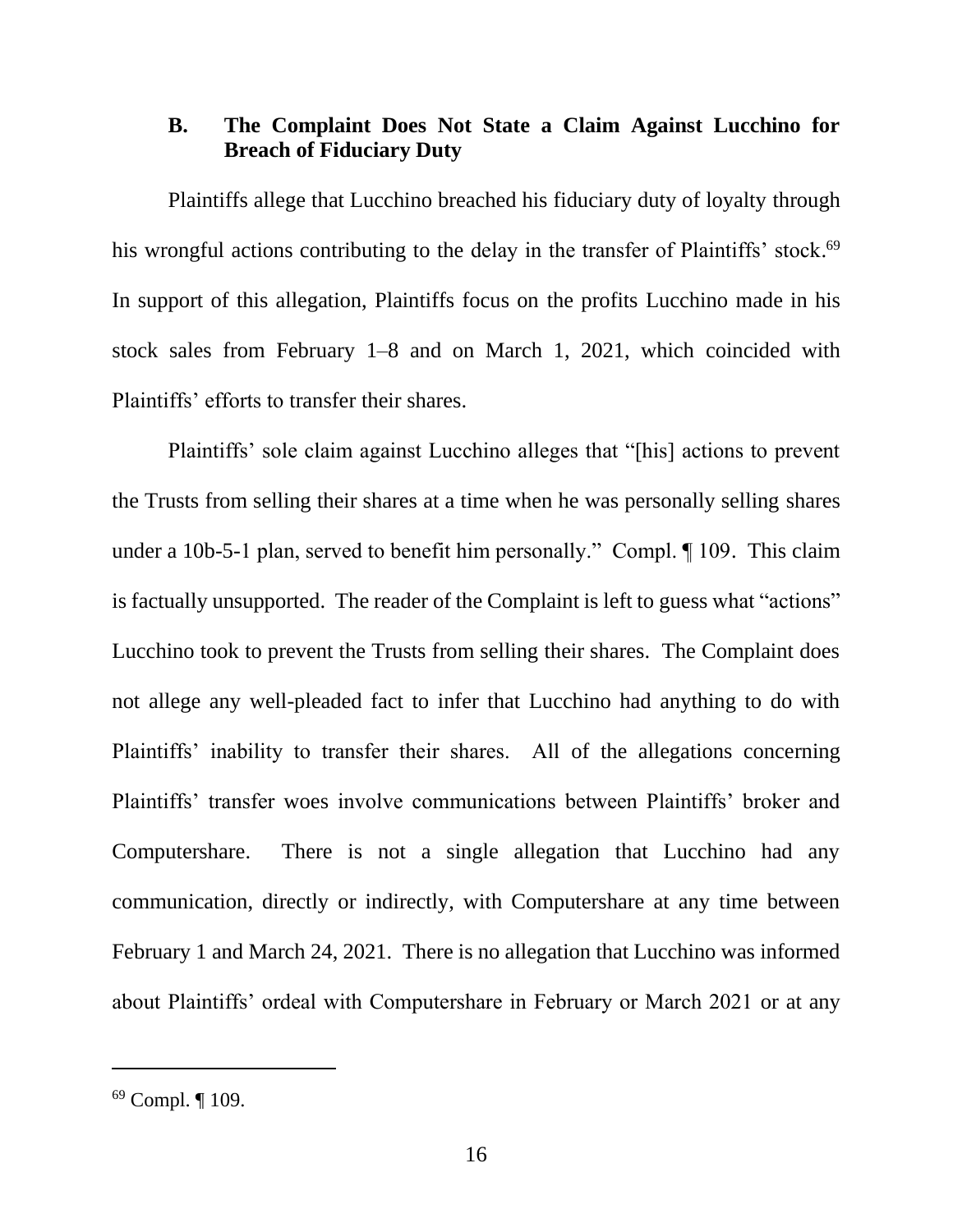time prior to his reading the Complaint. There is no allegation that Lucchino knew that Plaintiffs had sought to sell or transfer their stock in February or March 2021. Indeed, there is no allegation in the Complaint that Lucchino even knew of the Plaintiffs' existence.

The Plaintiffs' reference to Lucchino's stock sales are nothing more than a diversion from their inability to connect Lucchino to the Plaintiffs and their brokers' communications with Computershare. Plaintiffs are essentially attempting to transmogrify a state-law insider trading claim under *Brophy* into an individual claim. Plaintiffs disclaim doing so,<sup>70</sup> but that is the only conclusion to be drawn from the allegations of the Complaint. To wit, the Complaint alleges that on January 13, 2021, Lucchino "was possibly aware" that the results of the Company's ongoing clinical study "would not be positive." Compl. ¶ 42. Plaintiffs allege that, by January 27, 2021, Lucchino was "likely aware" that the results of the Phase 2a study "would not be positive." *Id.* ¶ 45. Plaintiffs conclude that, by February 22, 2021, Lucchino "had to have been keenly aware" that the results would be "highly disappointing" and that the Company's share price would fall once this news was

<sup>70</sup> Transcript at 40 (Plaintiffs' counsel: "So the reason why it's not a *Brophy* claim is because what we're focusing on is [Lucchino's] frustration of the Parseghians. That's the key. That's the heart of it. And that's what I think paragraph – that was certainly the intention of paragraph 109, was that – 'Lucchino's actions to prevent the Trusts from selling their shares,' that's the wrongful conduct." (quoting Compl. ¶ 109)).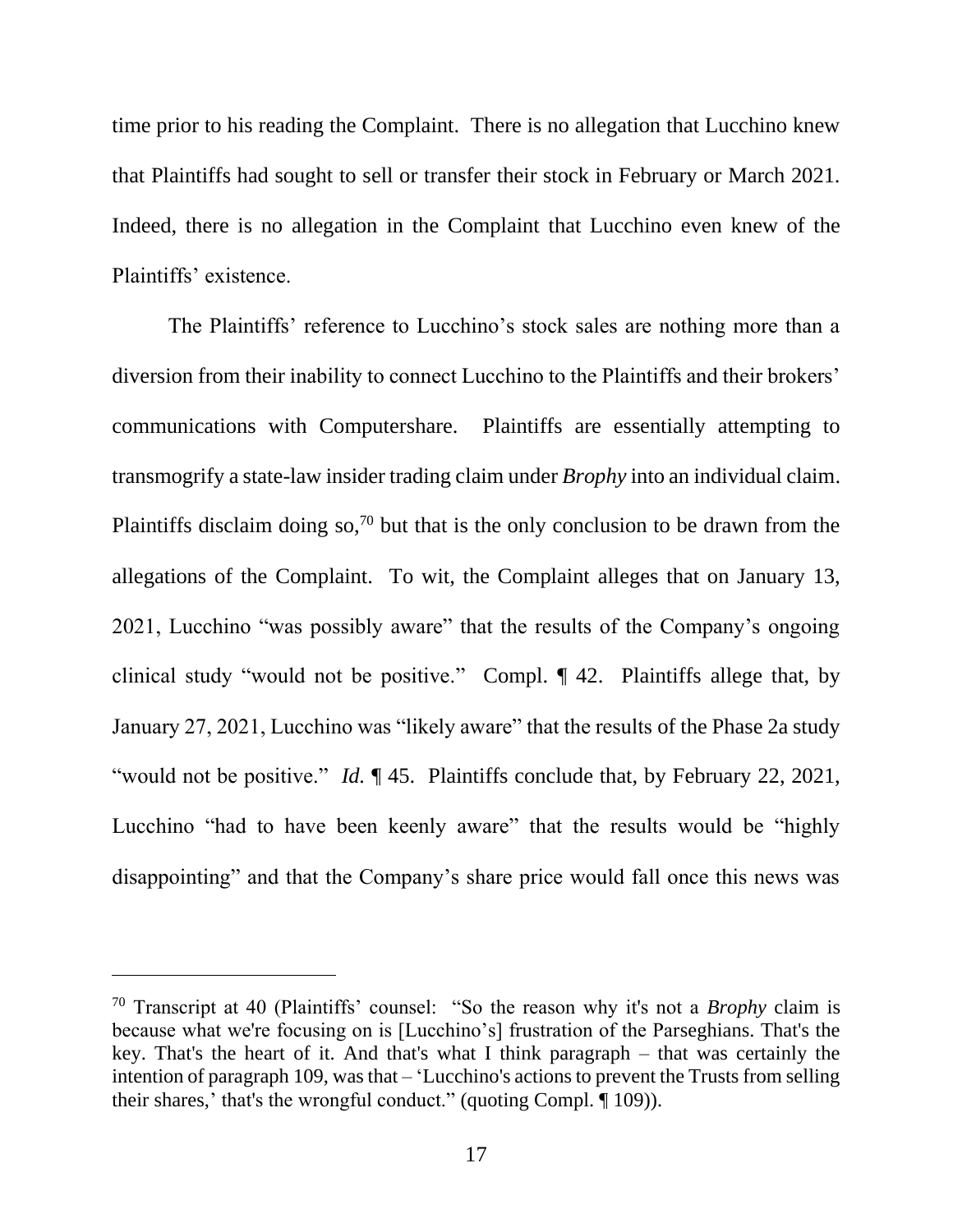released. *Id.* ¶ 47. Plaintiffs then seemingly try to tie Lucchino's stock sales on February 1, 2, 3 and 8 and March 1, 2021 to the Plaintiffs' inability to convince Computershare to transfer their Frequency shares:<sup>71</sup>

Lucchino's actions to prevent the Trusts from selling their shares at a time when he was personally selling shares under a 10b-5-1 plan, served to benefit him personally. While Frequency also benefited from the temporary increase in share price (as well as any other selling insiders), Lucchino personally gained \$3,557,666.12 in profits.

Compl. ¶ 109.

This is a non-sequitur. As explained above, Plaintiffs' direct claim that Lucchino thwarted Plaintiffs' efforts to transfer their shares is without any factual support. Count II, at best, is framed as a *Brophy* claim. Even viewed as a *Brophy* claim, however, this count must be dismissed. Insider trading claims under *Brophy* are derivative. *See Latesco, L.P. v. Wayport, Inc.*, 2009 WL 2246793, at \*6 (Del. Ch. July 24, 2009) ("A *Brophy* claim is fundamentally derivative in nature, because it arises out of the misuse of corporate property—that is, confidential information by a fiduciary of the corporation, for the benefit of the fiduciary and to the detriment of the corporation."); *see also In re Vaxart, Inc. Stockholder Litig.*, 2021 WL 5858696, at \*22 (Del. Ch. Nov. 30, 2021) ("This court treats as derivative *Brophy*

 $71$  Compl. **[1]** 55, 57–58, 60, 63–64, 95.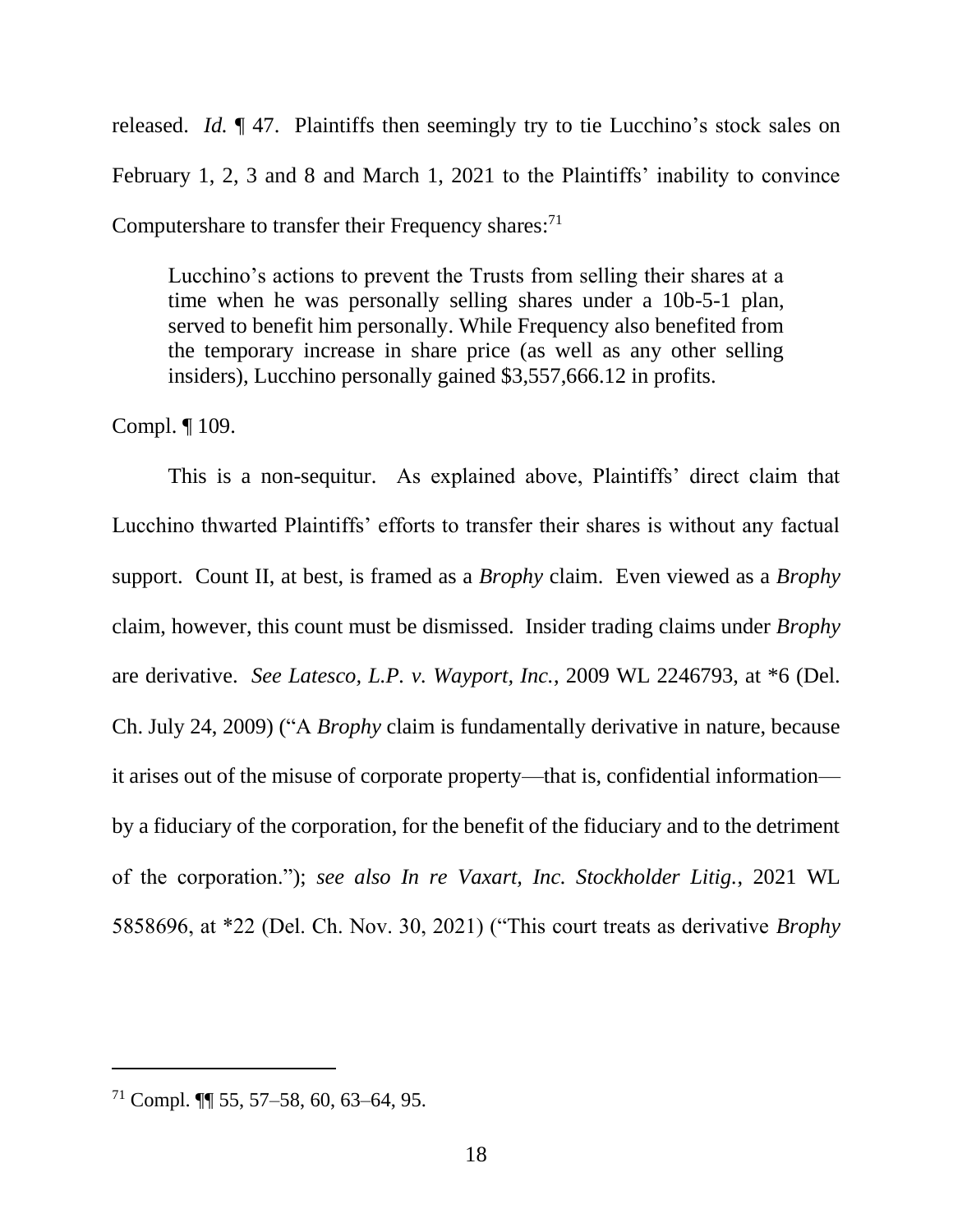claims alleging that a fiduciary possessing material, nonpublic information breached her fiduciary duties by trading on that information.").

To pursue a *Brophy* claim against Lucchino, Plaintiffs must allege wellpleaded facts to excuse demand. Under Court of Chancery Rule 23.1, Plaintiffs must "plead with particularity facts showing that a demand on the board would have been futile." *In re Citigroup Inc. S'holder Deriv. Litig.*, 964 A.2d 106, 120 (Del. Ch. 2009) (citing Ct. Ch. R. 23.1(a)). Plaintiffs acknowledge that they have not made any demand on Frequency's board of directors to institute litigation against Lucchino, and they do not attempt to argue that demand would be futile. Accordingly, Count II is dismissed with prejudice.

# **C. Does the Court Have Subject Matter Jurisdiction over the Remaining Claims?**

Having dismissed Count II on the merits, the court turns to the question it raised on its own at oral argument: Does the court have subject matter jurisdiction over any of the remaining claims? The parties urge the court to keep the case. The parties admit that Counts IV–VI are legal claims for negligence. Nevertheless, the parties insist that Counts I and III are either equitable in nature or seek equitable relief.

"The Court of Chancery shall not have jurisdiction to determine any matter wherein sufficient remedy may be had by common law, or statute, before any other court or jurisdiction of this State." 10 *Del. C.* § 342. "When examining its own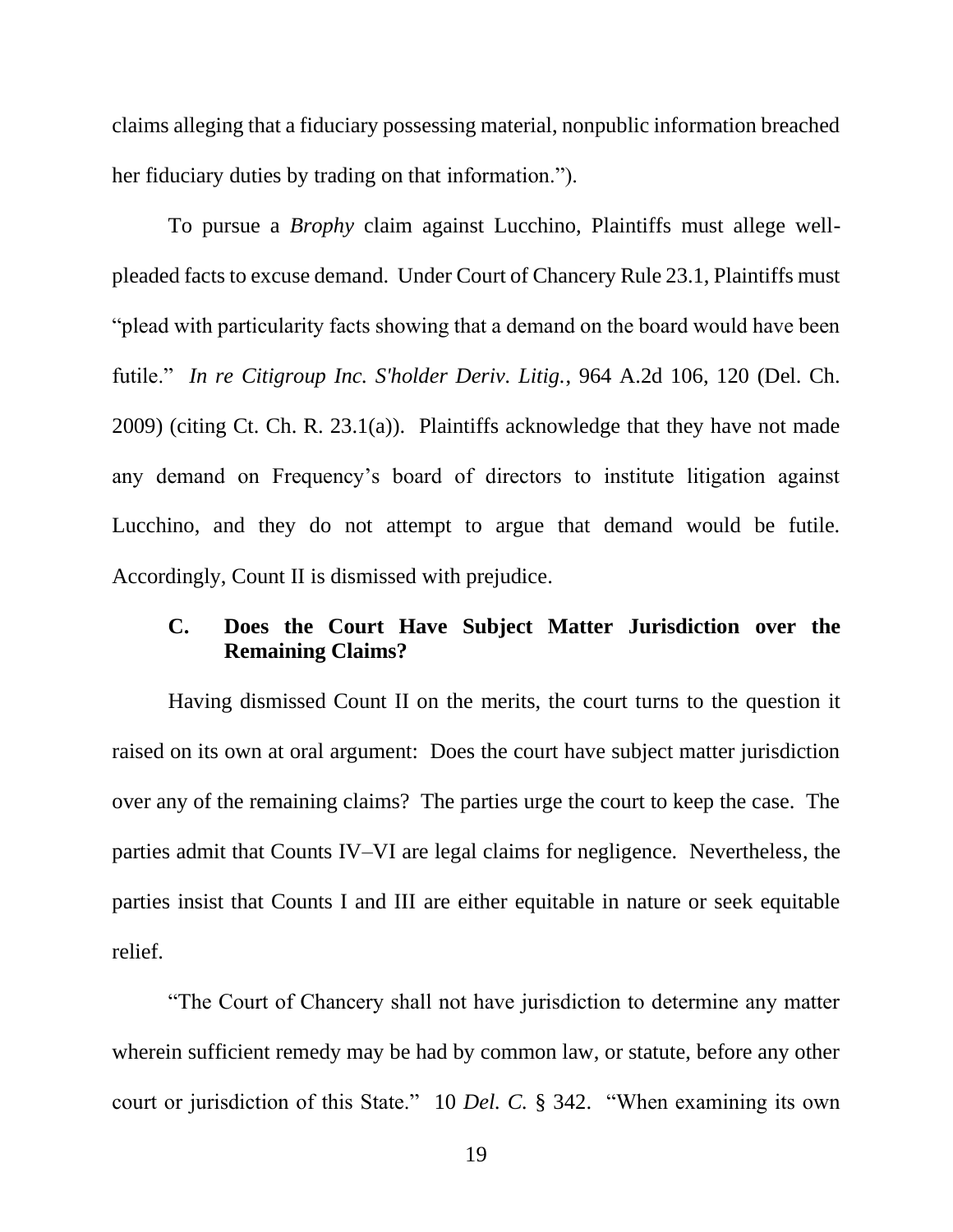jurisdiction, this Court must honor the first obligation of a limited-jurisdiction court: modesty." *Elavon, Inc. v. Elec. Transaction Sys. Corp.*, 2022 WL 667075, at \*2 (Del. Ch. Mar. 7, 2022). "Chancery jurisdiction is not conferred by the incantation of magic words." *McMahon v. New Castle Associates*, 532 A.2d 601, 603 (Del. Ch. 1987). Nor may the parties confer subject matter jurisdiction by consent or agreement. *El Paso*, 669 A.2d at 39. "Neither the artful use nor the wholesale invocation of familiar chancery terms in a complaint will itself excuse the court . . . from a realistic assessment of the nature of the wrong alleged and the remedy available . . . ." *McMahon*, 532 A.2d at 603. "If a realistic evaluation leads to the conclusion that an adequate legal remedy is available this court, in conformity with the command of section 342 of title 10 of the [Delaware](https://1.next.westlaw.com/Link/Document/FullText?findType=L&pubNum=1000005&cite=DESTT10S342&originatingDoc=I71596b9a34de11d9abe5ec754599669c&refType=LQ&originationContext=document&transitionType=DocumentItem&ppcid=11e4908c57254b408b4a320014eabde0&contextData=(sc.Search)) Code will not accept jurisdiction over the matter." *Id.* Acknowledging these important principles, this court turns to the only claims remaining with purported foundations in equity, Counts I and III.

#### **1. Count I: Conversion**

Count I asserts that Frequency and Computershare "took wrongful actions that prevented the Trusts from selling their positions . . . until after the price had collapsed to  $43\%$  below its initial offering price."<sup>72</sup> Plaintiffs argue that the court has subject

<sup>72</sup> Compl. ¶ 102.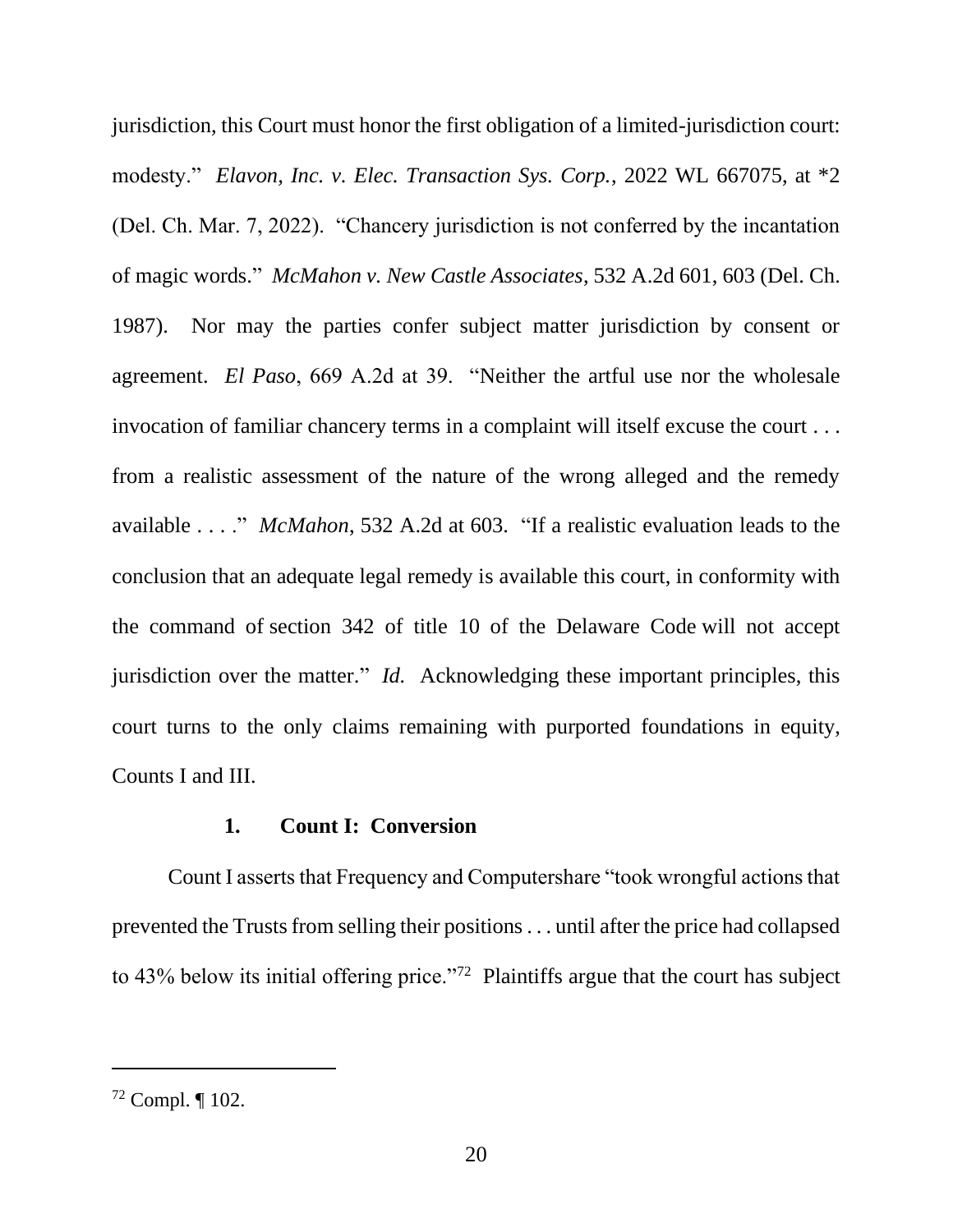matter jurisdiction over this claim because it seeks an equitable remedy.<sup>73</sup> The Complaint belies that assertion.

The tort of conversion is typically viewed as a legal claim. *See FirstString Research, Inc. v. JSS Med. Research Inc*., 2021 WL 2182829, at \*3 (Del. Ch. May 28, 2021) (holding that plaintiff's conversion claim was a tort claim "that [is] legal in nature"); *GWO Litig. Tr. v. Sprint Sols., Inc.*, 2018 WL 5309477, at \*11 (Del. Super. Oct. 25, 2018) (holding that conversion is an intentional tort for which a legal remedy exists); *Spano v. Morse*, 2003 WL 22389542, at \*1 (Del. Ch. Oct. 8, 2003) (holding that a claim for conversion was a legal claim). To invoke subject matter jurisdiction in this court for a claim for conversion the claim must: (i) involve the wrongdoing of a fiduciary; or (ii) seek damages that are difficult to assess or relief that is equitable in nature. *Int'l. Bus. Machs. v. Comdisco, Inc.*, 602 A.2d 74, 78, 81 (Del. Ch. 1991). Absent a showing of one of these two special circumstances, a claim for conversion will be deemed legal and not equitable. *See Cartanza v. Cartanza*, 2012 WL 1415486, at \*5–6 (Del. Super. April 16, 2012) (contrasting its jurisdiction over "typical conversion claims" with the Court of Chancery's jurisdiction over conversion claims involving the special factors highlighted in *Comdisco*).

 $73$  Pls.' Supp. Memo. at 4–5.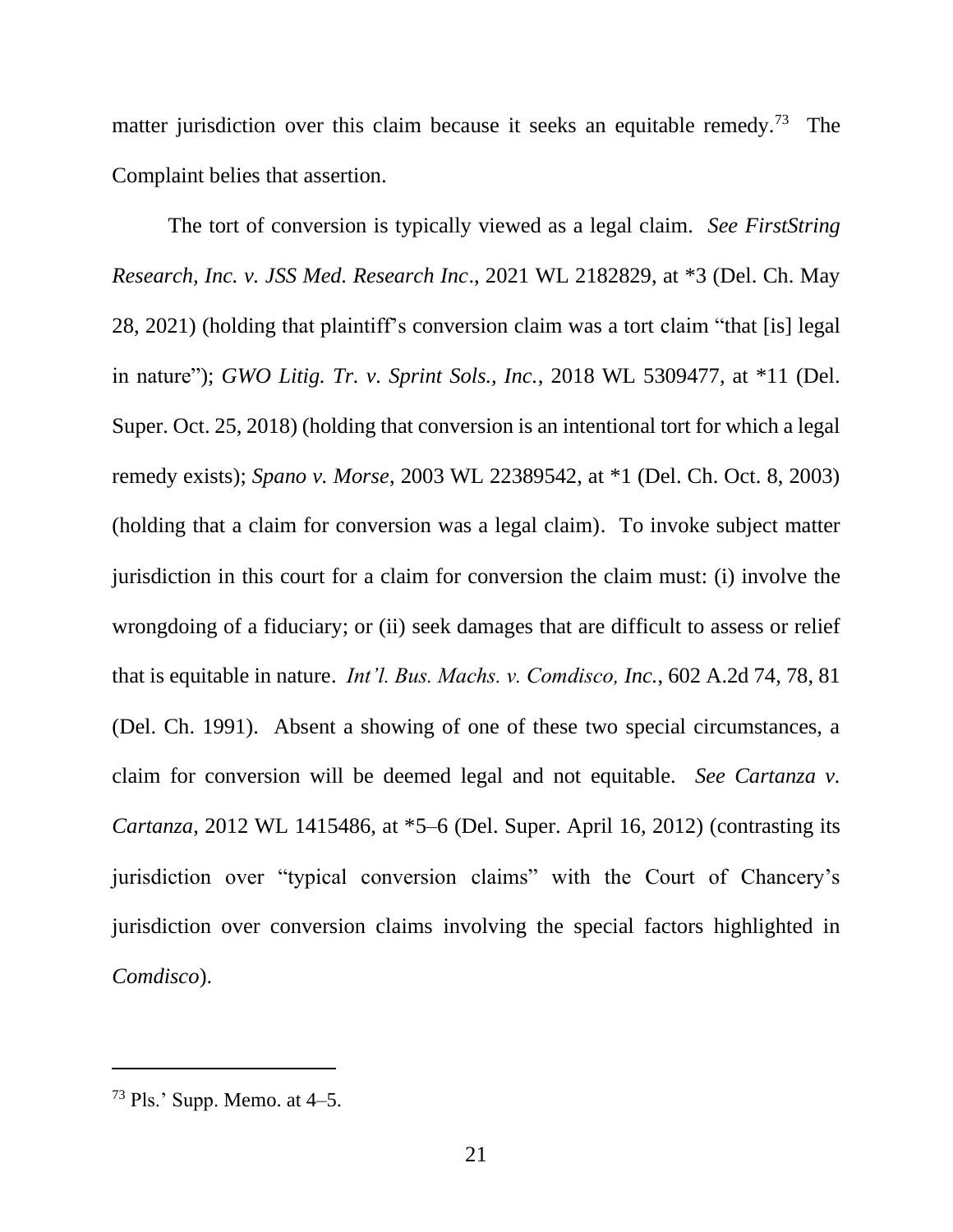Plaintiffs' claim for conversion fails to meet either of the required circumstances to confer jurisdiction in equity. Plaintiffs cannot allege a wrongdoing of a fiduciary because they do not allege a fiduciary relationship with either Computershare or Frequency.<sup>74</sup> Plaintiffs also do not allege that their damages are too complicated to calculate. To the contrary, their own Complaint expressly articulates the formula to compute Plaintiffs' damages: "the proper measure of damages is the value of the Trusts' position at its intraday trading zenith . . . less the value of the shares on March 24, 2021."<sup>75</sup> In *Comdisco*, this court rejected the argument that damages for the conversion of several pieces of computer equipment

 $74$  It is well established that a corporation does not owe fiduciary duties to its stockholders. *In re Orchard Enters., Inc. S'holder Litig*., 88 A.3d 1, 54 (Del. Ch. 2014). Plaintiffs concede this point. Compl. ¶ 116 ("[T]he company itself does not owe its shareholders fiduciary duties."). The Complaint does not allege that Computershare owed fiduciary duties to the Plaintiffs. Plaintiffs also cannot rely on any fiduciary relationship with Lucchino to support an equitable hook to this claim. Although the allegations in the body of Count I refer to "Frequency, *Lucchino*, and Computershare," Compl. ¶¶ 102, 103 (emphasis added), the headline to Count I states that it is a claim for conversion only "against Frequency and Computershare, jointly and severally," Compl. at 24. In their briefing, Plaintiffs confirmed that the header accurately described the defendants subject to this claim: "Count I alleges a conversion claim against Frequency and Computershare, but not Lucchino." *See* Dkt. 27 at 10 n.3. In any event, as explained above, the Complaint contains no allegation that Lucchino took any action concerning the Trusts' attempts to transfer their stock. Therefore, Plaintiffs are unable to rely upon Lucchino's actions "as the wrongdoing of a fiduciary" to provide an equitable element to their conversion claim.

<sup>&</sup>lt;sup>75</sup> Compl.  $\P$  105. In their Supplemental Submission, Plaintiffs reverse course, relying on cases accepting jurisdiction over a conversion claim where the court found damages "incalculable." Pls.' Supp. Memo. at 5 (citing cases). Plaintiffs cannot amend their Complaint through their brief. *Cal. Pub. Emps. Ret. Sys. v. Coulter*, 2002 WL 31888343, at \*12 (Del. Ch. Dec. 18, 2002) ("Arguments in briefs do not serve to amend the pleadings.").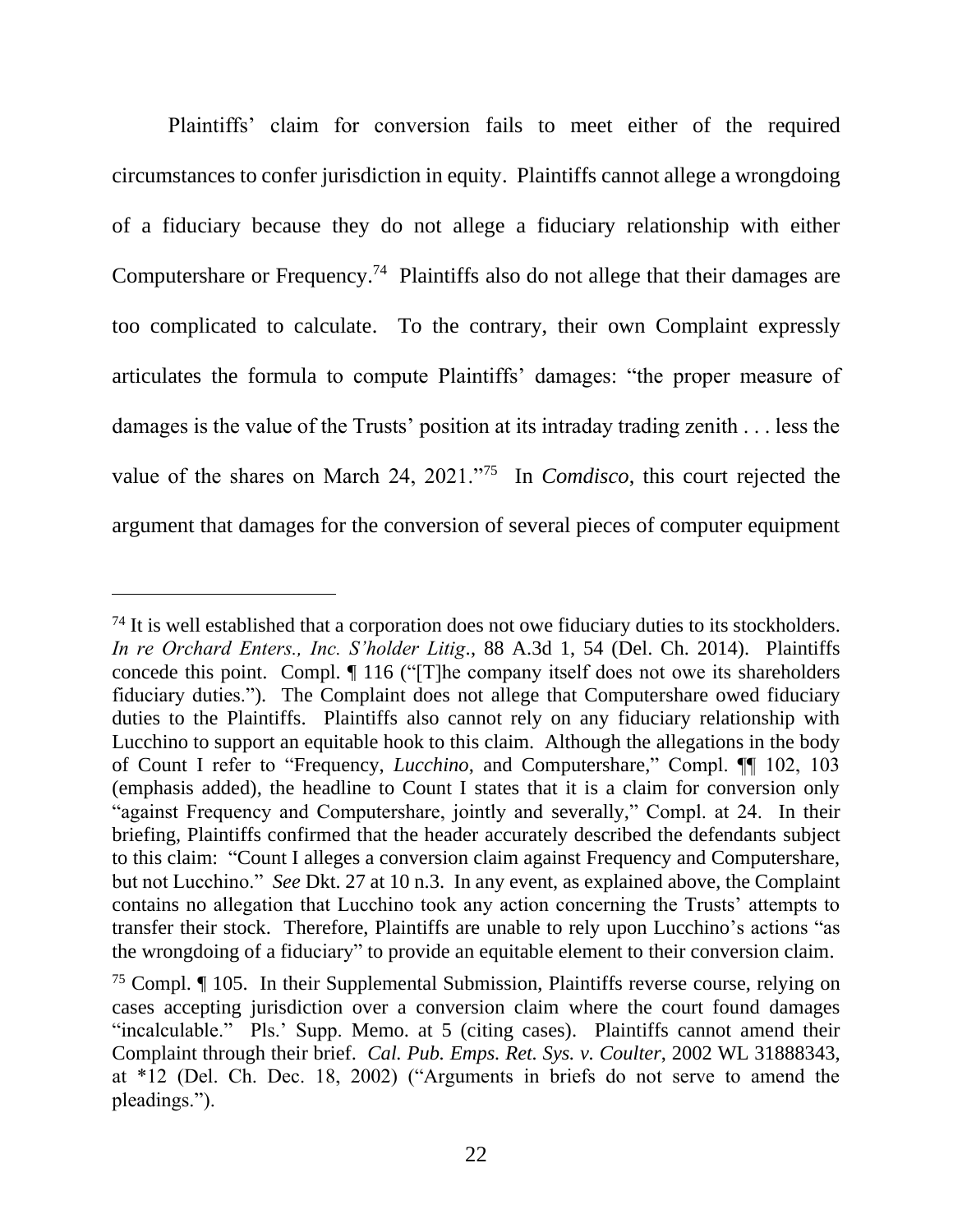would be so difficult to quantify as to render any legal remedy incomplete. *Comdisco*, 602 A.2d at 79. Instead, the court found that once plaintiff proved the value of each item converted, "all that [would be] left for the trier of fact is simple addition, a task that would not appear to be more difficult for a lay juryman than for a vice chancellor." *Id.* The simple damages calculation that Plaintiffs posit resembles the simple addition in *Comdisco*, which the court considered an adequate remedy at law. 76 Based on a realistic evaluation of Count I, the Court concludes that an adequate remedy at law is available. Accordingly, Count I is a legal claim seeking a legal remedy over which this court lacks subject matter jurisdiction.

### **2. Count III: Unjust Enrichment**

Plaintiffs' unjust enrichment claim is asserted only against Frequency. It seeks only money damages. In *Nemec v. Shrader*, 991 A.2d 1120 (Del. 2010), the Court articulated the elements of unjust enrichment as: "(1) an enrichment, (2) an impoverishment, (3) a relation between the enrichment and impoverishment, (4) the absence of justification, and (5) the absence of a remedy provided by law." *Id.* at 1130.

Unjust enrichment is a traditionally legal claim. *Garfield on behalf of ODP Corp. v. Allen*, 2022 WL 1641802, at \*42 (Del. Ch. May 24, 2022). The fifth

<sup>76</sup> *Comdisco*, 602 A.2d at 79. The court expresses no opinion as to Plaintiffs' ability to establish damages or the viability of their conversion theory.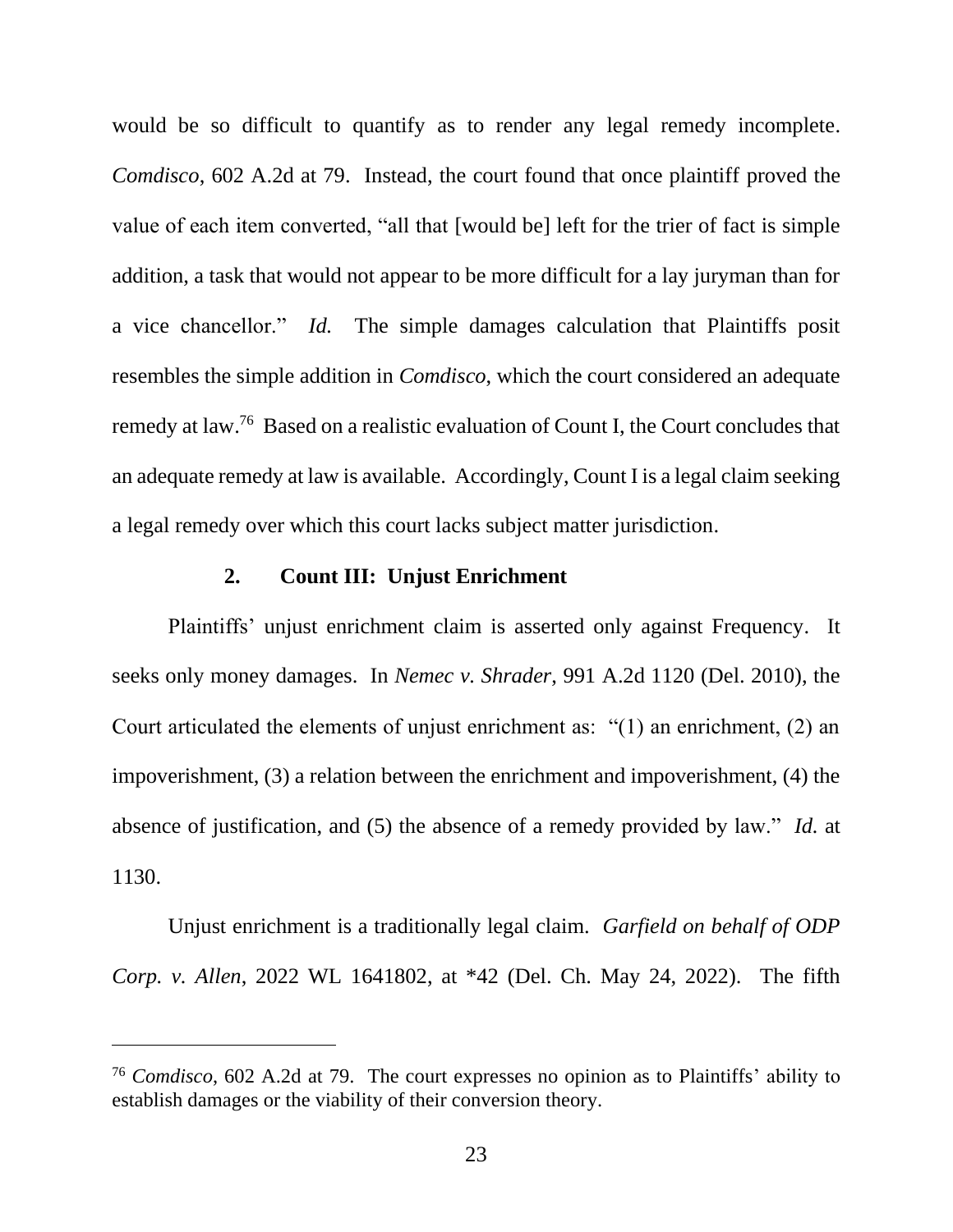element is not actually an element of the claim, but rather, an element that must be satisfied to obtain equitable jurisdiction over an unjust enrichment claim. Indeed, the "no adequate remedy at law" element developed to identify a basis for the assertion of equitable jurisdiction specifically because this claim "did not arise in equity and was not a purely equitable claim." *Id.* at \*42. Therefore, "[i]f a plaintiff seeks to pursue a claim for unjust enrichment in the Court of Chancery and has no other basis for equitable jurisdiction, then the plaintiff must establish the absence of a remedy at law to establish equitable jurisdiction." *Id.* at \*44.

The Plaintiffs have not attempted to establish that their unjust enrichment claim lacks an adequate remedy at law so as to confer jurisdiction in this court. To the contrary, Plaintiffs' requested relief is solely money damages. Plaintiffs seek a monetary award "not less than \$3,611,641.40 calculated as the difference between: (1) the value of the Trusts' [shares] at its intraday trading zenith . . . and (2) the value of the Trusts' [shares] as of March 23, 2021."<sup>77</sup>

Plaintiffs' Count III mentions the imposition of a constructive trust in its header, yet the Complaint contains no allegations supporting or even mentioning such a remedy. Indeed, imposition of a constructive trust is not a remedy listed in the Complaint's prayers for relief. "The party seeking an equitable remedy has the

<sup>77</sup> Compl. Wherefore Clause ¶ A.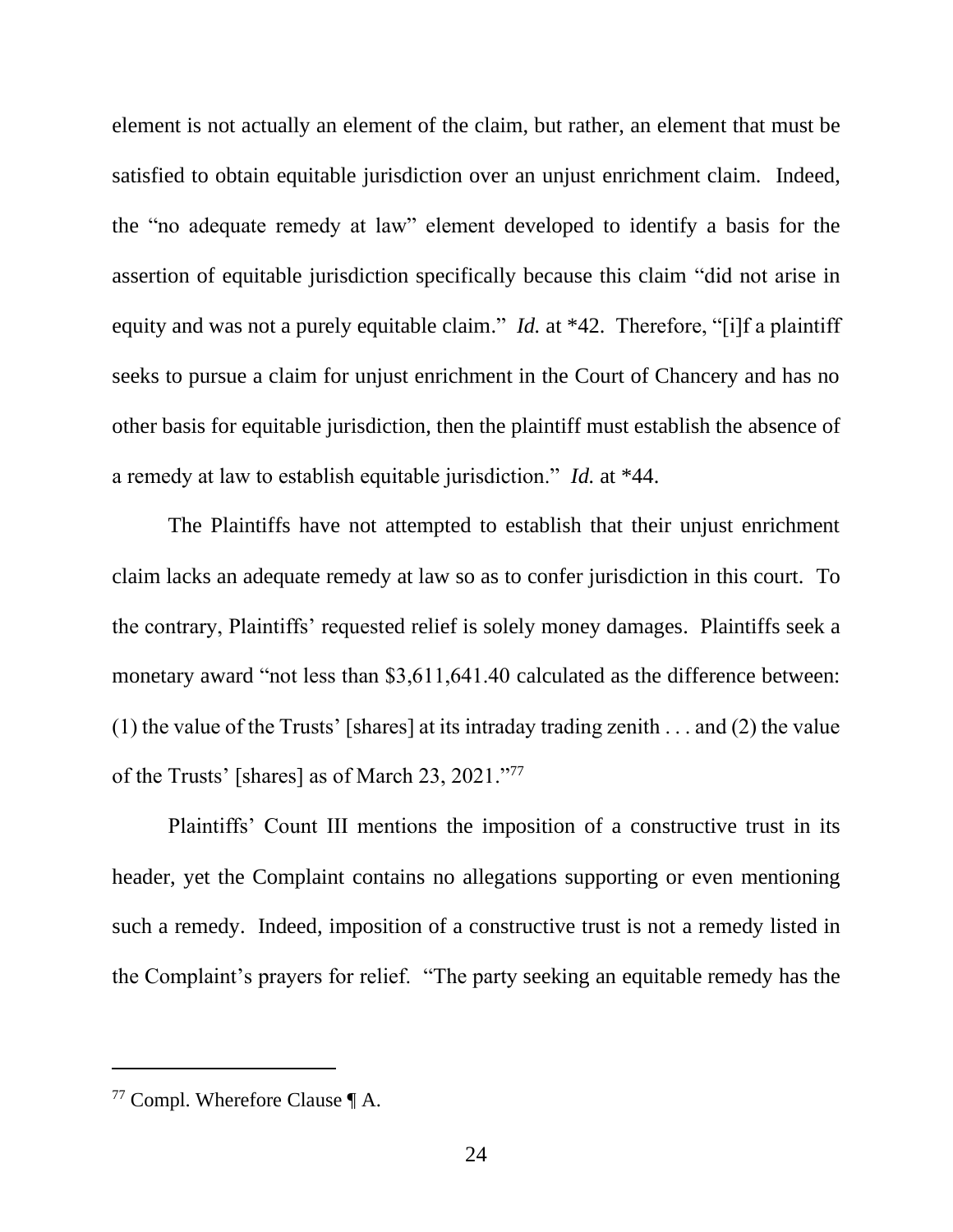burden to show that a legal remedy would be inadequate." *Amaysing Techs. Corp. v. Cyberair Commc'ns, Inc.*, 2004 WL 1192602, at \*2 (Del. Ch. May 28, 2004).

"A constructive trust is one imposed by a court of equity as a remedy to correct the unlawful vesting, or assertion of, legal title." *Triton Const. Co. v. E. Shore Elec. Servs., Inc.,* 2009 WL 1387115, at \*28 (Del. Ch. May 18, 2009) (quoting *E. Lake Methodist Episcopal Church, Inc. v. Trs. of Peninsula-Del. Annual Conf. of the United Methodist Church, Inc.,* 731 A.2d 798, 809 n.4 (Del. 1999)). "A constructive trust may be imposed upon specific property [or] identifiable proceeds of specific property, and even money so long as it resides in an identifiable fund to which the plaintiff can trace equitable ownership." *B.A.S.S. Gp., LLC v. Coastal Supply Co.,* 2009 WL 1743730, at \*7 (Del. Ch. June 19, 2009) (internal quotation omitted). Thus, a constructive trust, not premised on an equitable right, will not succeed in conferring equity jurisdiction unless it relates to specific property or identifiable proceeds of specific property. *McMahon,* 532 A.2d at 609; *accord Metro Ambulance, Inc. v. E. Med. Billing, Inc.,* 1995 WL 409015, at \*4 (Del. Ch. July 5, 1995).

At this stage, the court is instructed to examine a plaintiff's pleadings to "determine the true substance of the relief [sought]." *HBMA Holdings, LLC v. LSF9 Stardust Holdings LLC*, 2017 WL 6209594, at \*3 (Del. Ch. Dec. 8, 2017) (quoting *E.I. du Pont de Nemours & Co. v. Bayer Crop., L.P.*, 2008 WL 2673376, at \*2 (Del.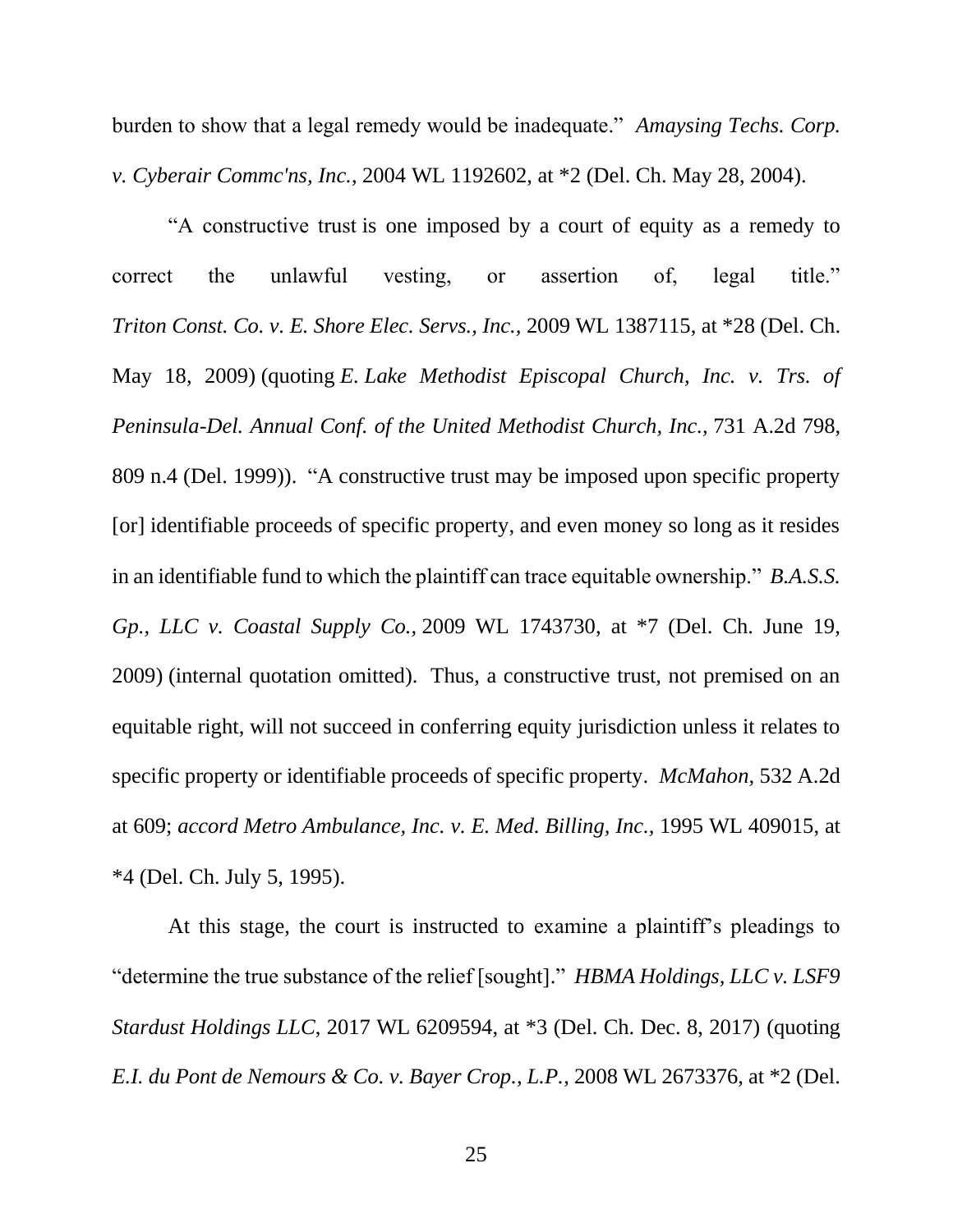Ch. July 2, 2008)), *order clarified*, (Del. Ch. 2018). 78 In its determination, the court shall "not be bound by the form of relief as described [by the plaintiff]." *Id.* "A Court must examine what has been alleged in the pleadings, not what a plaintiff believes has been alleged." *Gabelli & Co., Inc. v. Liggett Grp., Inc.*, 1983 WL 18015, at \*3 (Del. Ch. Mar. 2, 1983), *aff'd*, 479 A.2d 276 (Del. 1984*).*

Plaintiffs' single, unadorned use of the term "constructive trust" does not open the doors of this court to an unjust enrichment claim seeking money damages. *See Comdisco*, 602 A.2d at 78 ("[A] judge in equity will take a practical view of the complaint, and will not permit a suit to be brought in Chancery where a complete legal remedy otherwise exists but where the plaintiff has prayed for some type of traditional equitable relief as a kind of formulaic 'open sesame' to the Court of Chancery.") Plaintiffs are not seeking restoration of title to specific property or identifiable proceeds of specific property. Plaintiffs are seeking money damages. Therefore, Plaintiffs have an adequate remedy at law as to Count III. Accordingly, the court lacks subject matter jurisdiction over the unjust enrichment claim.

<sup>78</sup> *See also Medek v. Medek*, 2008 WL 4261017, at \*3 (Del. Ch. Sept. 10, 2008) ("In deciding whether or not equitable jurisdiction exists, the Court must look beyond the remedies nominally being sought, and focus upon the allegations of the complaint in light of what the plaintiff really seeks to gain by bringing his or her claim. In other words, 'the court must address the nature of the wrong alleged and the available remedy to determine whether a legal, as opposed to an equitable remedy, is available and sufficiently adequate." (footnote and citation omitted)).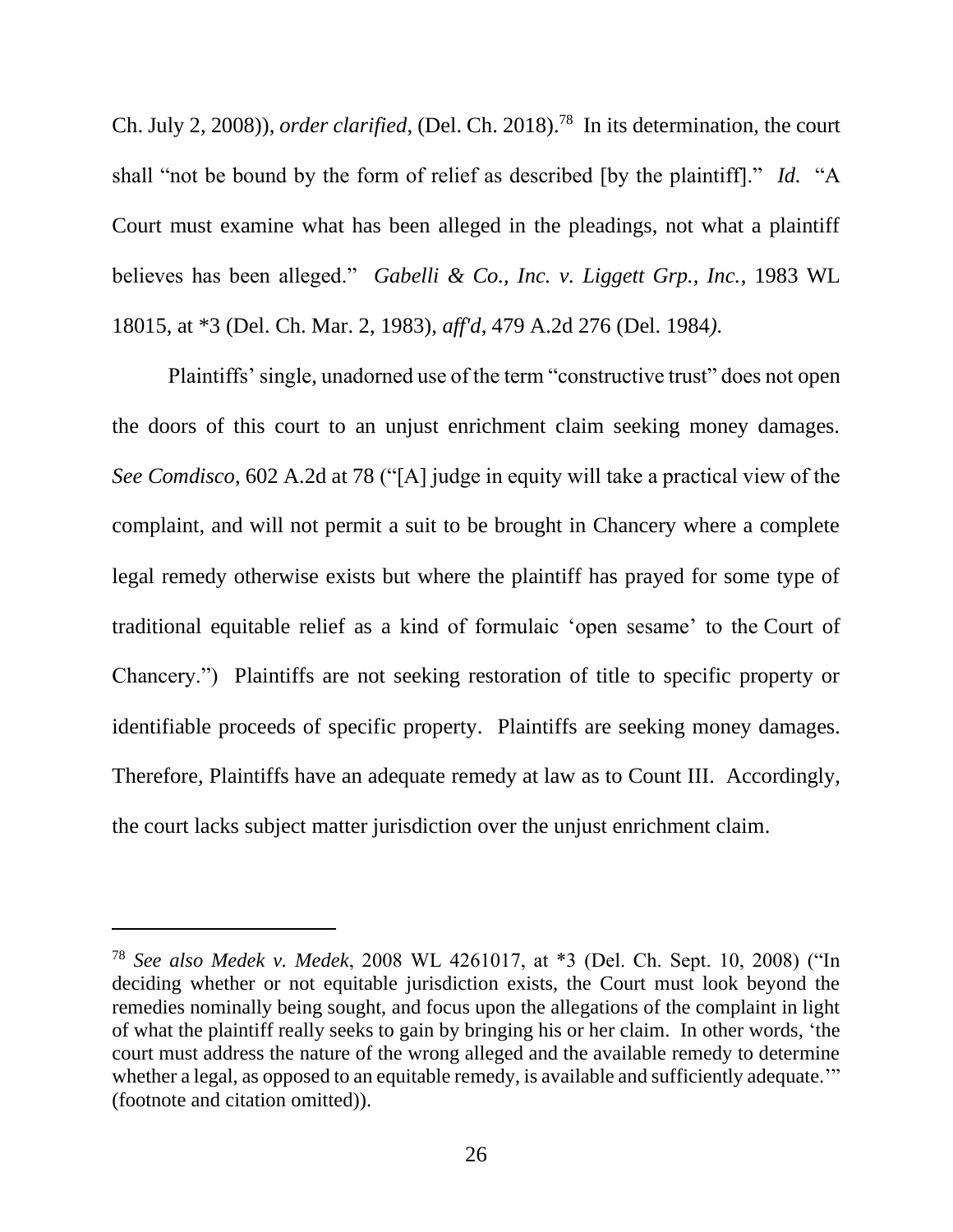#### **3. Counts IV–VI: Negligence**

Plaintiffs do not allege that Counts IV–VI assert equitable claims or seek equitable remedies. Indeed, Counts IV–VI are legal claims, sounding in tort,<sup>79</sup> that may be remedied by an award of monetary damages.

Acknowledging this, Plaintiffs argue that this court should still retain jurisdiction over these claims, even if it chooses to dismiss any equitable claims, in order "to avoid multiplicity of suits, promote judicial efficiency, avoid expense, and afford complete relief in one action."<sup>80</sup> As discussed below, this decision rests in the court's discretion.

## **D. The Court Declines to Retain Jurisdiction Under the Clean-Up Doctrine**

This court is permitted to exercise ancillary jurisdiction under the clean-up doctrine "to resolve purely legal causes of action that are before it as part of the same controversy over which the Court originally had subject matter jurisdiction in order to avoid piecemeal litigation." *Kraft v. WisdomTree Investments, Inc.*, 145 A.3d 969, 974 (Del. Ch. 2016). This court has described the policies underlying the cleanup doctrine as follows:

Some of the reasons why equity, once having acquired jurisdiction over part of a controversy, will, in the Court's discretion, continue to exercise jurisdiction over the entire controversy, even over those portions where

<sup>79</sup> *Wollard v. Yoder & Sons Constr., LLC*, 2021 WL 141984, at \*1 (Del. Ch. Jan. 15, 2021). <sup>80</sup> Pls.' Supp. Memo. at 8.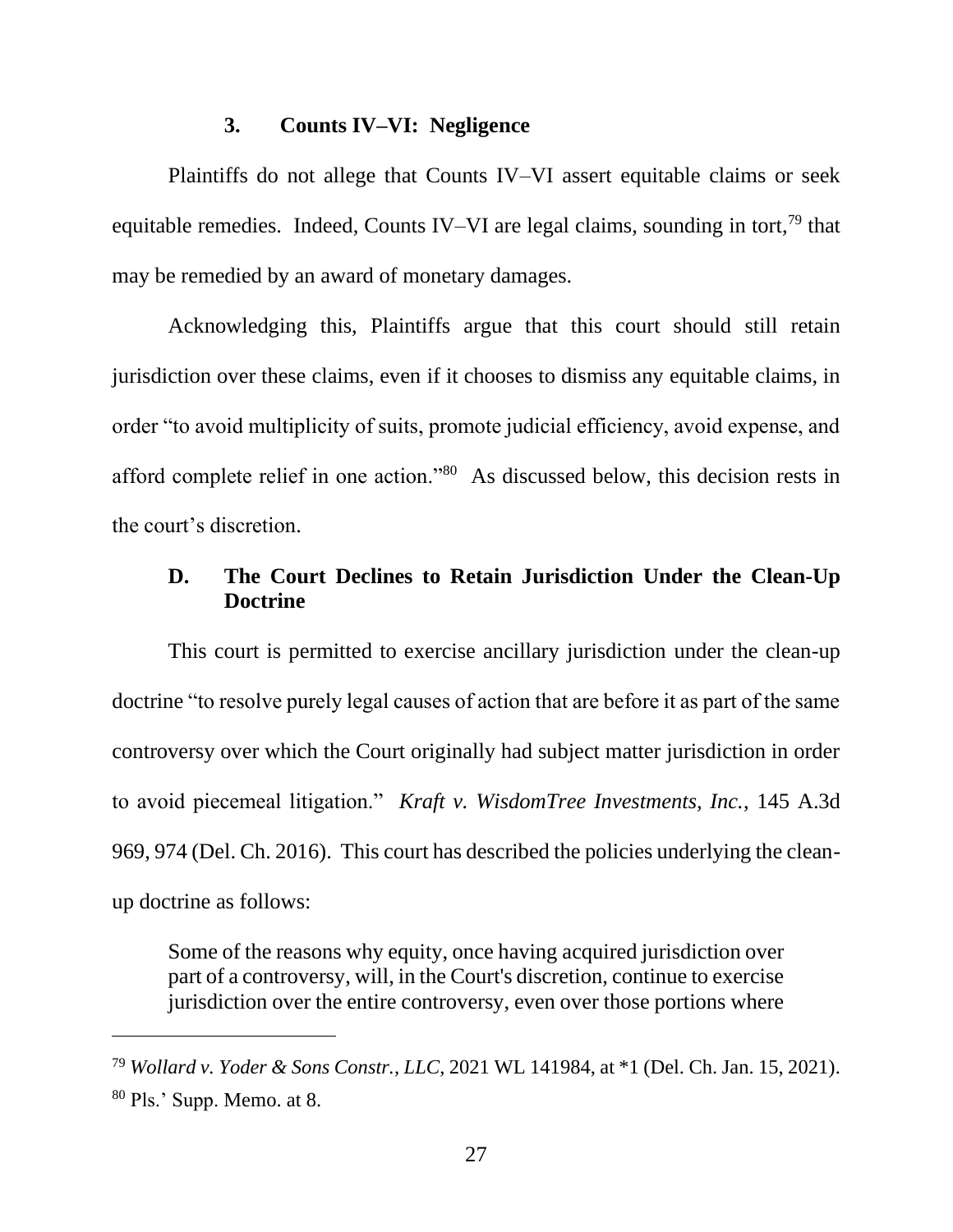there is an adequate remedy at law are: to resolve a factual issue which must be determined in the proceedings; to avoid multiplicity of suits; to promote judicial efficiency; to do full justice; to avoid great expense; to afford complete relief in one action; and to overcome insufficient modes of procedure at law.

*Getty*, 385 A.2d at 150 (citation omitted); *accord FirstString Research, Inc.*, 2021 WL 2182829, at  $*6$ .

In this case, the Plaintiffs' sole equitable claim has been dismissed for failure to state a claim. The absence of any factual allegations to support a direct claim for breach of fiduciary strongly suggests that Count II was a thinly veiled attempt to manufacture subject matter jurisdiction for otherwise legal claims. Where, as here, the only claims for which this court had subject matter jurisdiction are dismissed at an early stage in the proceedings, it is appropriate to decline jurisdiction under the clean-up doctrine. *Rizzo ex rel. JJ&B, LLC v. Joseph Rizzo & Sons Const. Co.*, 2007 WL 1114079, at  $*2$  (Del. Ch. Apr. 10, 2007). To do otherwise in these circumstances would be inviting litigants to confer subject matter jurisdiction through the assertion of specious equitable claims.

Plaintiffs' claims of conversion and unjust enrichment assert legal rights, "ultimately seek[] a monetary award, the quintessential legal remedy,"<sup>81</sup> and otherwise fail to vest this court with subject matter jurisdiction. Plaintiffs' sole

<sup>81</sup> *Bancorp Bank v. Cross & Simon, LLC*, 2015 WL 2209539, at \*2 (Del. Ch. May 8, 2015).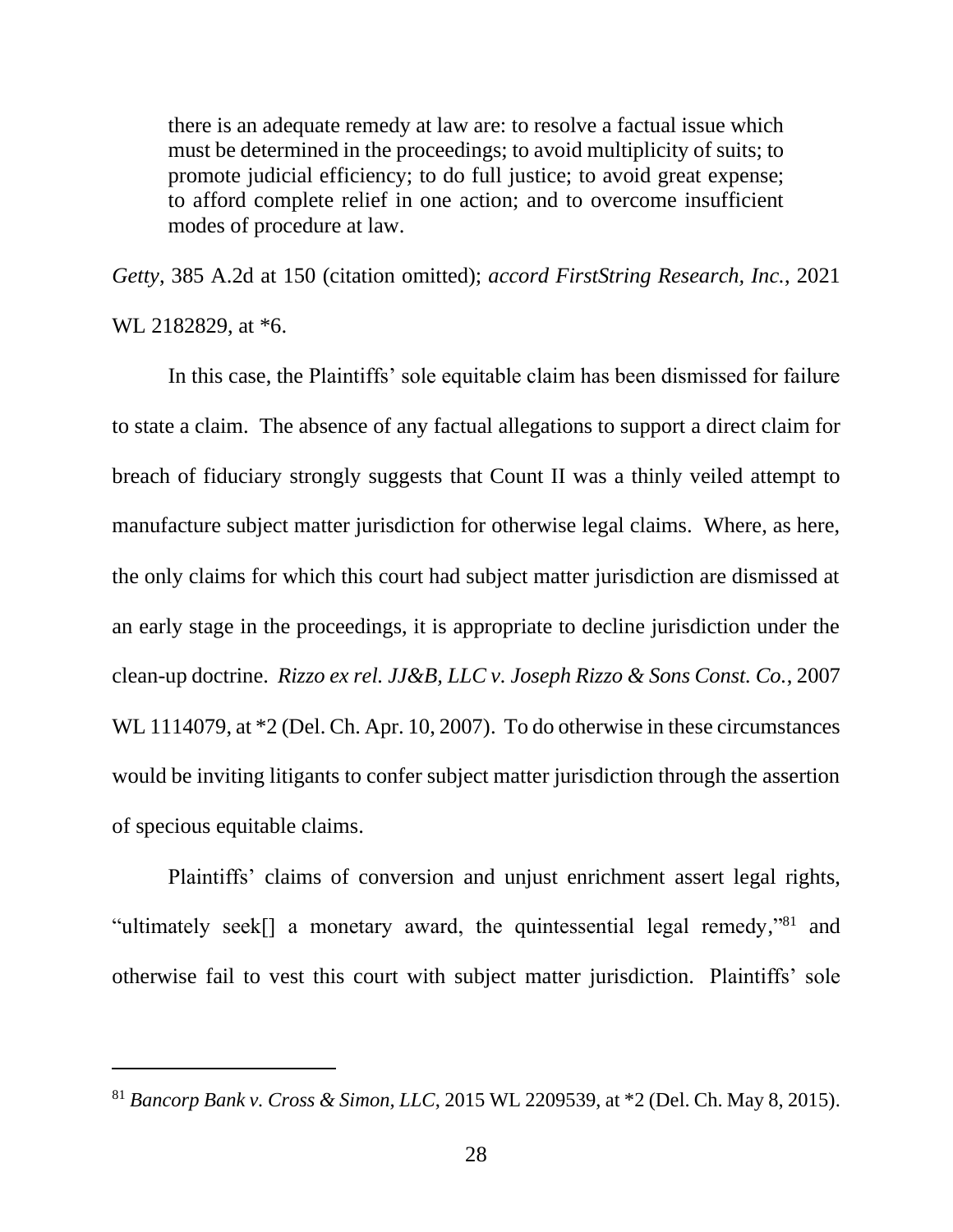equitable claim, for breach of fiduciary duty, is inadequately pleaded and fails on its face. The three remaining claims are concededly legal claims sounding in negligence.

Acknowledging its role as a limited-jurisdiction court, this court is not persuaded to exercise jurisdiction over the surviving legal claims. This case is only at the pleadings stage. *See Rizzo*, 2007 WL 1114079, at \*2 ("[J]udges of this court are more reluctant to exercise discretionary jurisdiction over legal claims after the equitable claims have been resolved or have become moot, especially when those claims are resolved at an early stage, such as by a motion to dismiss."). Declining jurisdiction will not result in duplicative litigation in two courts or great additional expense. At this early stage, the legal claims that remain in this case should be litigated where they belong, in a court of law.<sup>82</sup> Because "there are no remaining

<sup>&</sup>lt;sup>82</sup> In their Answering Brief in Opposition to Computershare's Motion to Dismiss, Plaintiffs argued that Computershare is also liable under 6 *Del. C.* §§ 8-503, 8-505–8-508. Dkt. 26 at 4, 14–15. Plaintiffs asserted no such statutory claim in their Complaint, and the Complaint did not even reference these statutory provisions. "Plaintiff's counsel's *post hoc* attempt to clarify the allegations in the Complaint in response to a motion to dismiss, while understandable given the paucity of the Complaint, cannot be received as a supplement or amendment to the pleading itself." *Akrout v. Jarkoy*, 2018 WL 3361401, at \*3 n.23 (Del. Ch. July 10, 2018). Delaware law does not permit plaintiffs to amend their complaint through briefing. *Coulter*, 2002 WL 31888343, at \*12; *see also MCG Capital Corp. v. Maginn*, 2010 WL 1782271, at \*5 (Del. Ch. May 5, 2010) ("[Plaintiff] could either seek leave to amend its complaint or stand on its complaint and answer the motion to dismiss."); *see also Sparton Corp. v. O'Neil*, 2017 WL 3421076, at \*5 n.36 (Del. Ch. Aug. 9, 2017) (disregarding facts alleged for the first time in briefing). This restriction naturally extends to attempts at recasting the allegations occurring at oral argument governing the motions